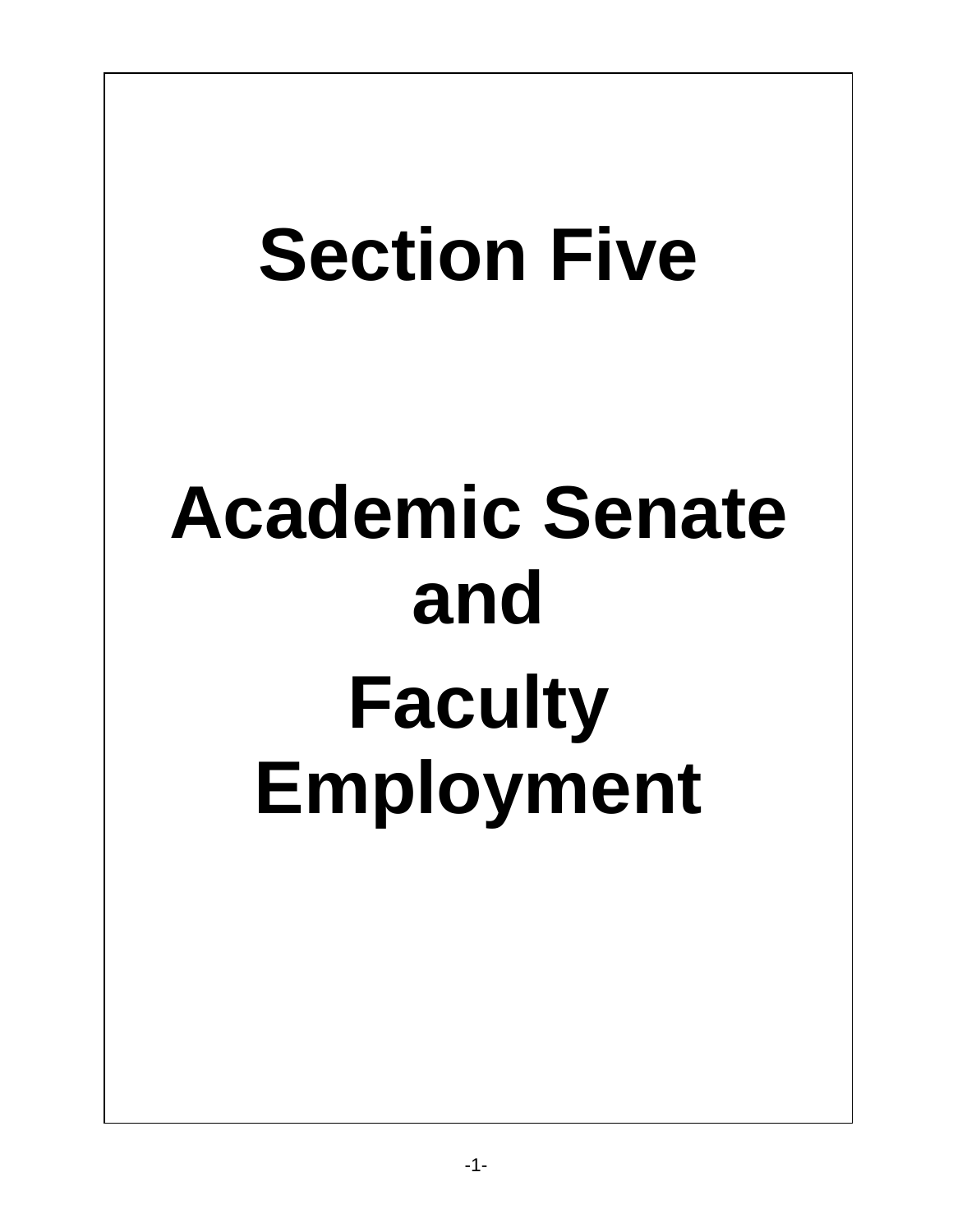# **Section Five Table of Contents**

*\*\* Section 5 was reviewed and approved by the Board of Trustees in 2014 after contract negotiations, and reviewed in October 2017.*

|--|

|           |                                                                                                                      | <b>PAGE</b>                                            |
|-----------|----------------------------------------------------------------------------------------------------------------------|--------------------------------------------------------|
| <u>5A</u> |                                                                                                                      | 5                                                      |
| 5B        | Responsibilities of the College Academic Senates                                                                     | $\overline{7}$                                         |
| <u>5C</u> |                                                                                                                      | 7                                                      |
| <u>5D</u> |                                                                                                                      | 8                                                      |
| 5E        |                                                                                                                      | 8                                                      |
| 5F        |                                                                                                                      | 8                                                      |
| <u>5G</u> |                                                                                                                      | 8                                                      |
|           | <b>5G1</b><br><u>5G2</u><br>5G3<br>5G4<br><u>5G5</u><br>5G6<br><b>5G7</b><br><b>5G8</b><br><b>5G9</b><br><b>5G10</b> | 8<br>9<br>10<br>10<br>12<br>12<br>15<br>15<br>15<br>15 |
| 5H        | <b>Adjunct Employment</b>                                                                                            | 15                                                     |

06/18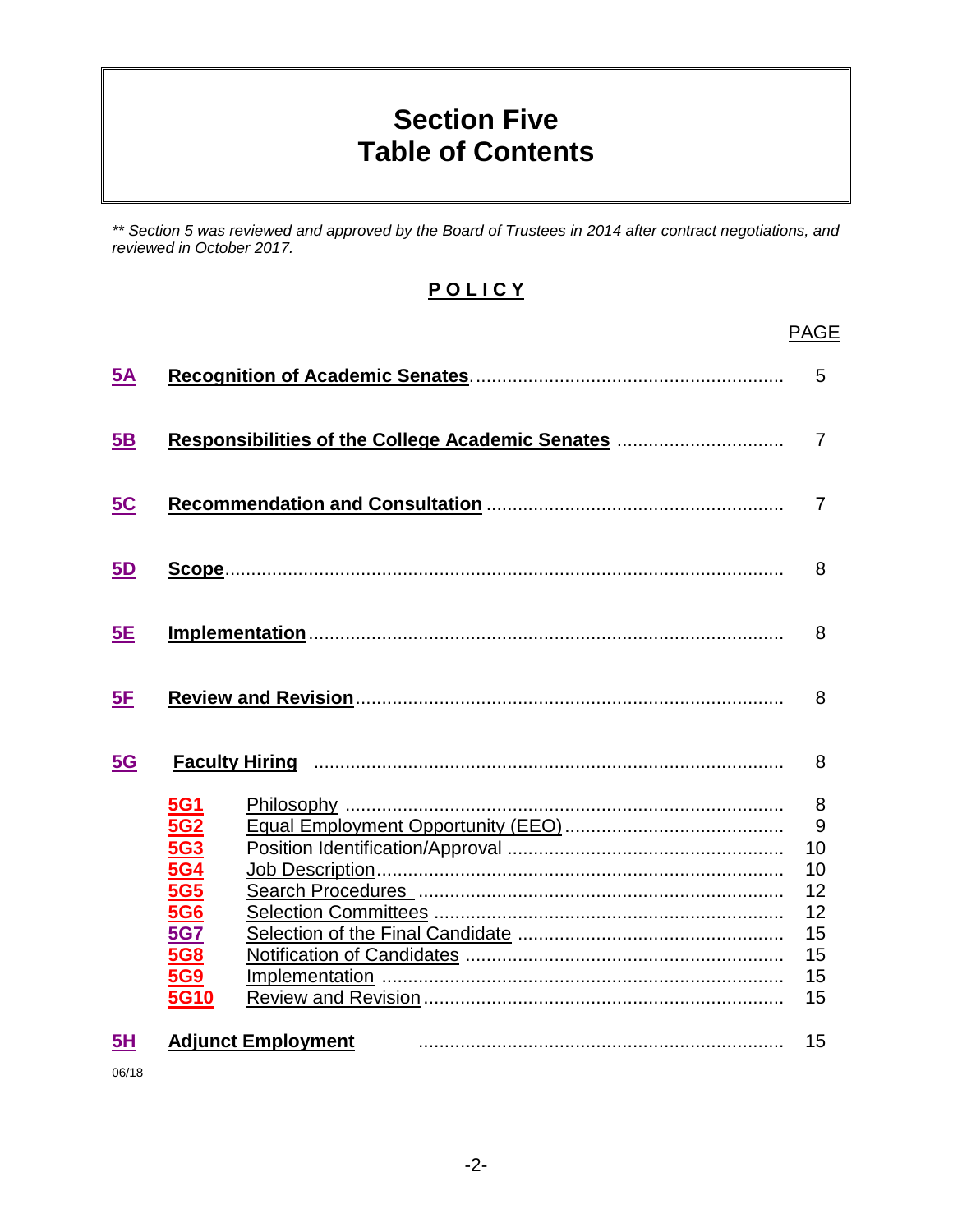#### **P R O C E D U R E**

#### PAGE

| 5G4C1 |  |
|-------|--|
| 5H    |  |

#### **A P P E N D I X**

| 5G5E1 |  |  |
|-------|--|--|
|-------|--|--|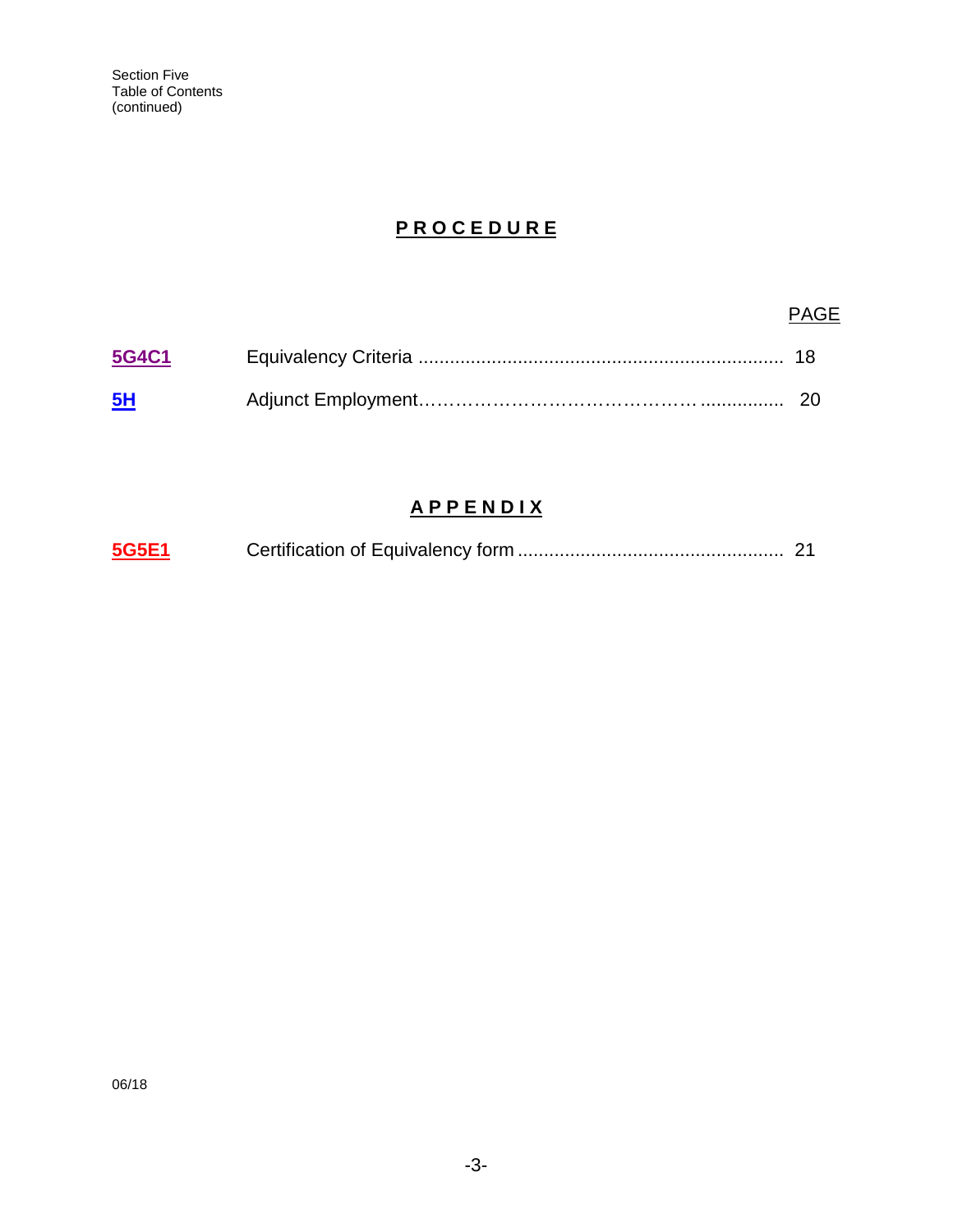Section Five Table of Contents (continued)

## **Section Five—Certificated/Academic Senate Governance Processes Relative to the District Board Policy Manual and Collegial Consultation With Academic Senates**

#### **Employ the Process of Mutual Agreement**

Policies: None

Procedures: None

**Appendices:** None

#### **Rely Primarily Upon the Advice and Judgment**

**Policies: All Policies**

**Procedures: All Procedures**

**Appendices: All Appendices**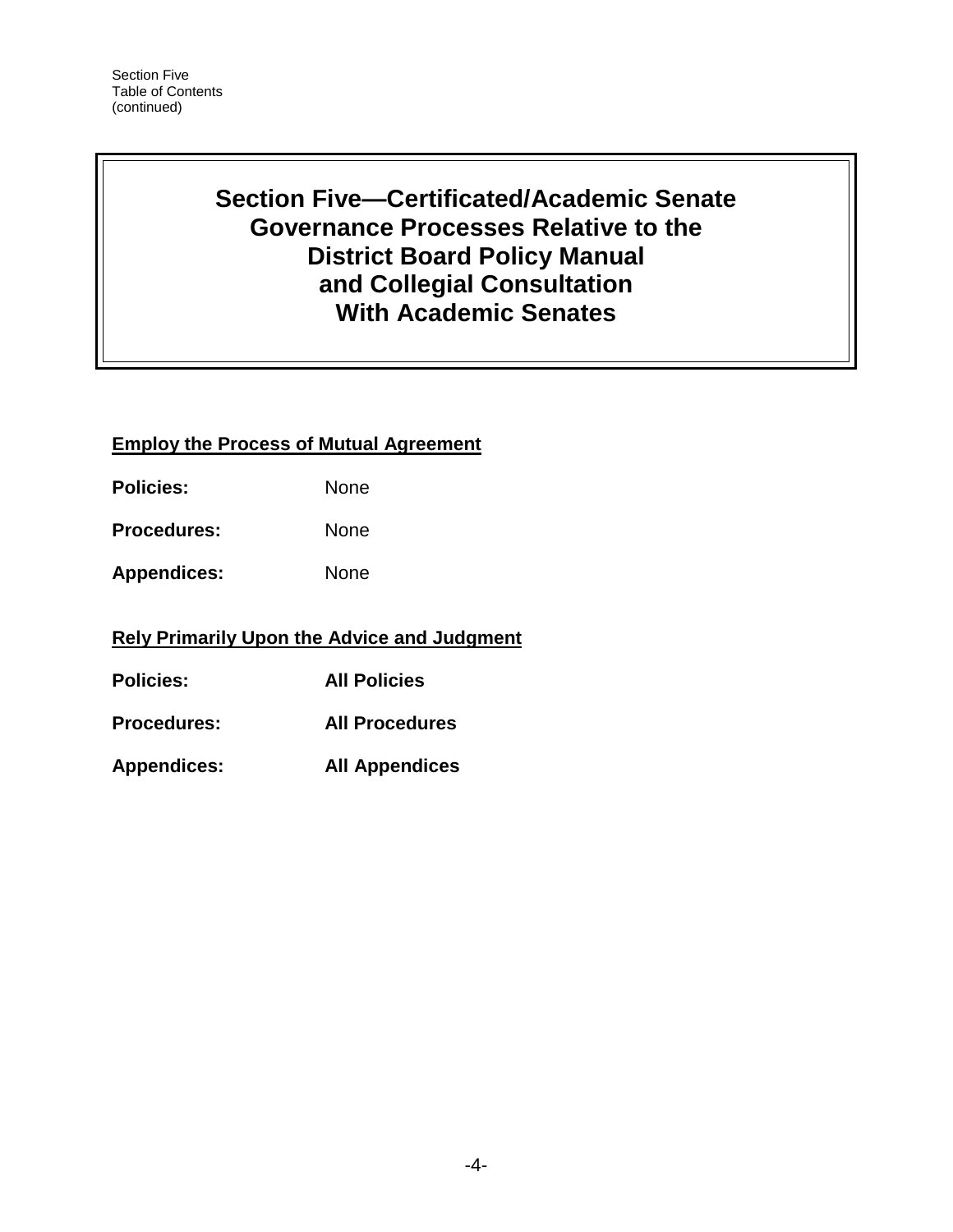



#### <span id="page-4-0"></span>**5A Recognition of Academic Senates**

- **5A1** The Board of Trustees affirms recognition of the Academic Senates of the Colleges of the Kern Community College District under Title 5 of the California Administrative Code and as provided for in law.
- **5A2** The Academic Senates shall be recognized to make recommendations to the District Chancellor, and to the Board of Trustees with respect to academic and professional matters.
- **5A3** The Academic Senate of each College shall be recognized to make recommendations with respect to academic and professional matters to the College President and Management Team of each College, and, if necessary, consult collegially with the Board of Trustees about individual College matters as outlined in **Policy [5A4](#page-4-1)**.
- <span id="page-4-1"></span>**5A4** *Academic and professional matters* means the following policy development and implementation matters:
	- curriculum, including establishing pre-requisites and placing courses within disciplines;
	- degree and certificate requirements;
	- grading policies;
	- educational program development;
	- standards or policies regarding student preparation and success;
	- District and College governance structures, as related to faculty roles;
	- faculty roles and involvement in accreditation processes, including selfstudy and annual reports;
	- policies for faculty professional development activities; processes for program review;
	- processes for institutional planning and budget development; and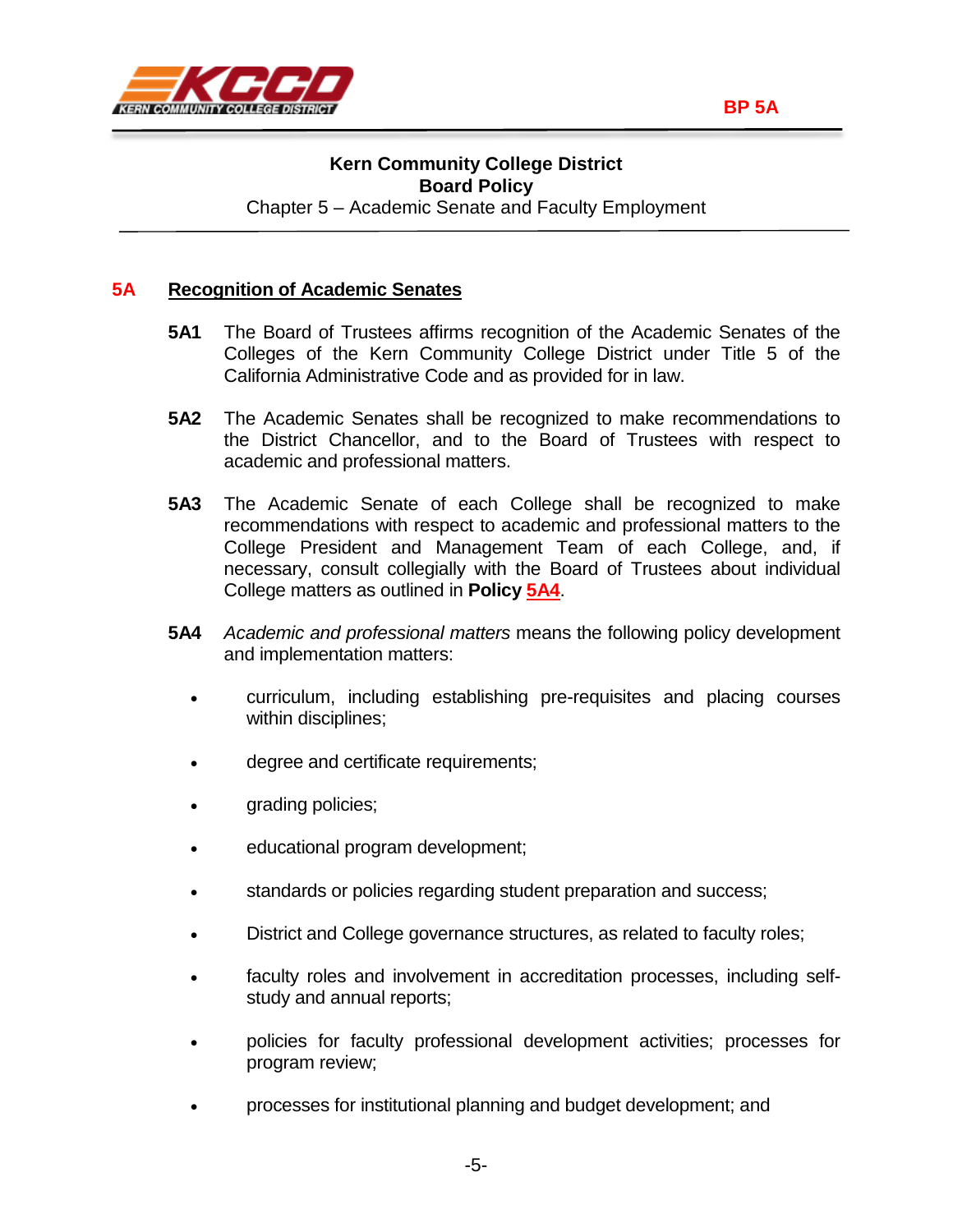- other academic and professional matters as mutually agreed upon between the Governing Board and the Academic Senates.
- **5A5** The Board of Trustees or its designee shall consult collegially with the College Academic Senates when identifying or adopting policies on academic and professional matters. This requirement to consult collegially shall not limit other rights and of the Academic Senates which are specifically provided for in statute, regulations, or other sections of the District Board Policy Manual.
- **5A6** *Consult collegially* means that the Board of Trustees shall develop policies on academic and professional matters through either or both of the following methods, according to its own discretion:
	- relying primarily upon the advice and judgment of the Academic Senates; or
	- that the Board of Trustees, or such representatives as it may designate, and the representatives of the Academic Senates shall have the obligation to reach mutual agreement by written resolution, regulation, or policy of the Board of Trustees effectuating such recommendations.
- **5A7** With respect to academic and professional matters listed in **Policy [5A4](#page-4-1)**, the Board of Trustees shall rely primarily upon the advice and judgement of the Academic Senates.
- **5A8** While in the process of consulting collegially, the Academic Senates shall retain the right to meet with or appear before the Board of Trustees with respect to views, recommendations, or proposals of the Academic Senates. In addition, after consultation with the administration of the College and/or District, the Academic Senates may present their views and recommendations to the Board of Trustees according to **Policies 5C1** and **5C2**.
- **5A9** The Board of Trustees shall rely primarily upon the advice and judgment of the Academic Senates in determining which policies, proposed and existing, relate to academic and professional matters. The Chancellor shall rely primarily upon the advice and judgment of the academic senates in determining which procedures relate to academic and professional matters and shall consult collegially with the Academic Senate with respect to these procedures.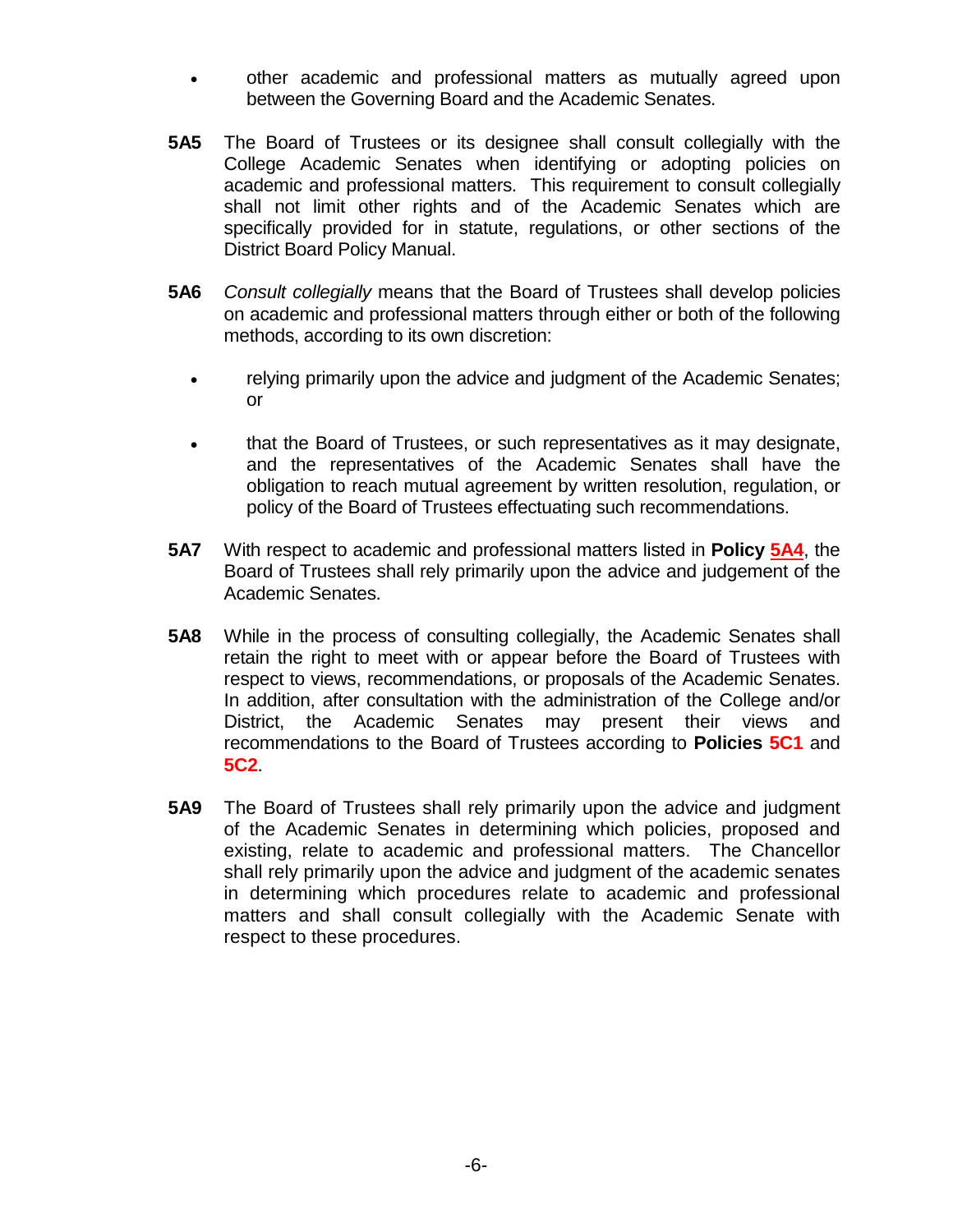

<span id="page-6-0"></span>

#### **5B Responsibilities of the College Academic Senates**

- **5B1** The appointment of faculty members to serve on College or District committees, task forces or other groups dealing with academic and professional matters, shall be made, after consultation with the Chief Executive Officer or his/her designee, by the Academic Senates.
- **5B2** The Academic Senates shall implement the sections of the District's and Colleges' faculty hiring and evaluation policies for which they are responsible.
- **5B3** The College curriculum committee shall be established by mutual agreement between the College administration and Academic Senate.
- **5B4** The Academic Senates may assume such responsibilities and perform such functions as may be delegated to them in writing by the Board of Trustees of the District pursuant to Section 53203(a) of Title 5.
- **5B5** Each College Academic Senate and College administration shall agree upon written responsibilities delegated to the Academic Senate, including, but not limited to, academic and professional matters as defined in Section 53200 of Title 5, California Administration Code.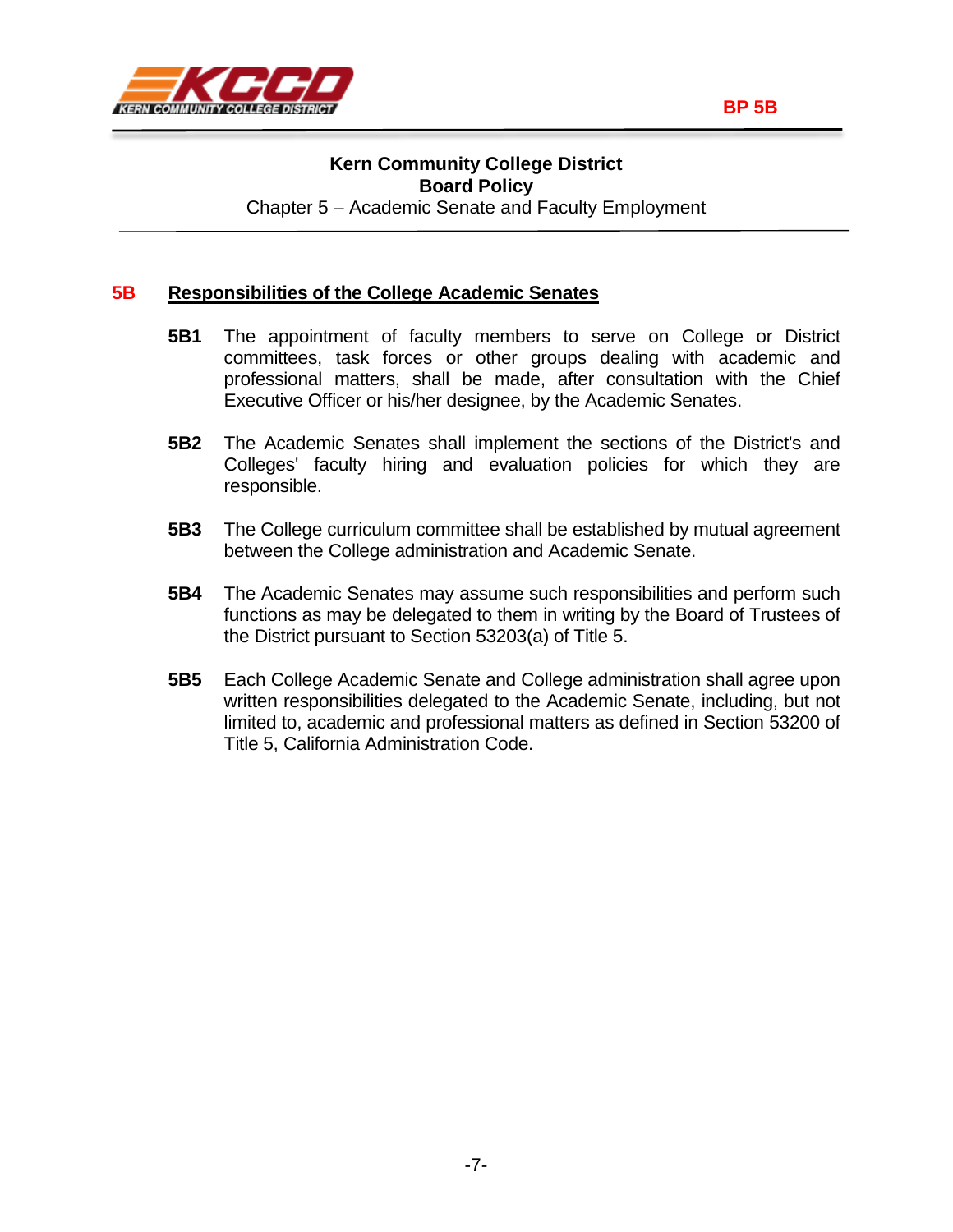

#### <span id="page-7-0"></span>**5C Recommendation and Consultation**

- **5C1** In making a recommendation to the Board of Trustees, the College Academic Senates shall, using their own procedures, jointly agree upon the recommendation before forwarding it to the Board of Trustees.
- **5C2** When the Board of Trustees or its designee consults collegially with the College Academic Senates, the Academic Senates shall, using their own procedures, jointly agree upon a response before forwarding it to the Board of Trustees or its designee.
- **5C3** In instances where the Board of Trustees elects to rely primarily upon the advice and judgment of the Academic Senates, the recommendations of the Academic Senates shall normally be accepted, and only in exceptional circumstances and for compelling reasons will the recommendations not be accepted. If a recommendation is not accepted, the Board of Trustees or its designee, upon request of the Academic Senates, shall promptly communicate its reasons for its action in writing to the Academic Senates.
- **5C4** In instances where the Board of Trustees elects to provide for mutual agreement with the Academic Senates, the Academic Senates shall determine their representatives to meet with the Board of Trustees' representatives to reach a tentative mutual agreement, to be approved by each College Academic Senate. If final mutual agreement cannot be reached, existing policy shall remain in effect unless continuing with such policy exposes the District to legal liability or causes substantial fiscal hardship. In cases where there is not existing policy, or in cases where exposure to legal liability or substantial fiscal hardship requires existing policy to be changed, the Board of Trustees may act, after a good faith effort to reach agreement with the Academic Senates, only for compelling legal, fiscal, or organizational reasons.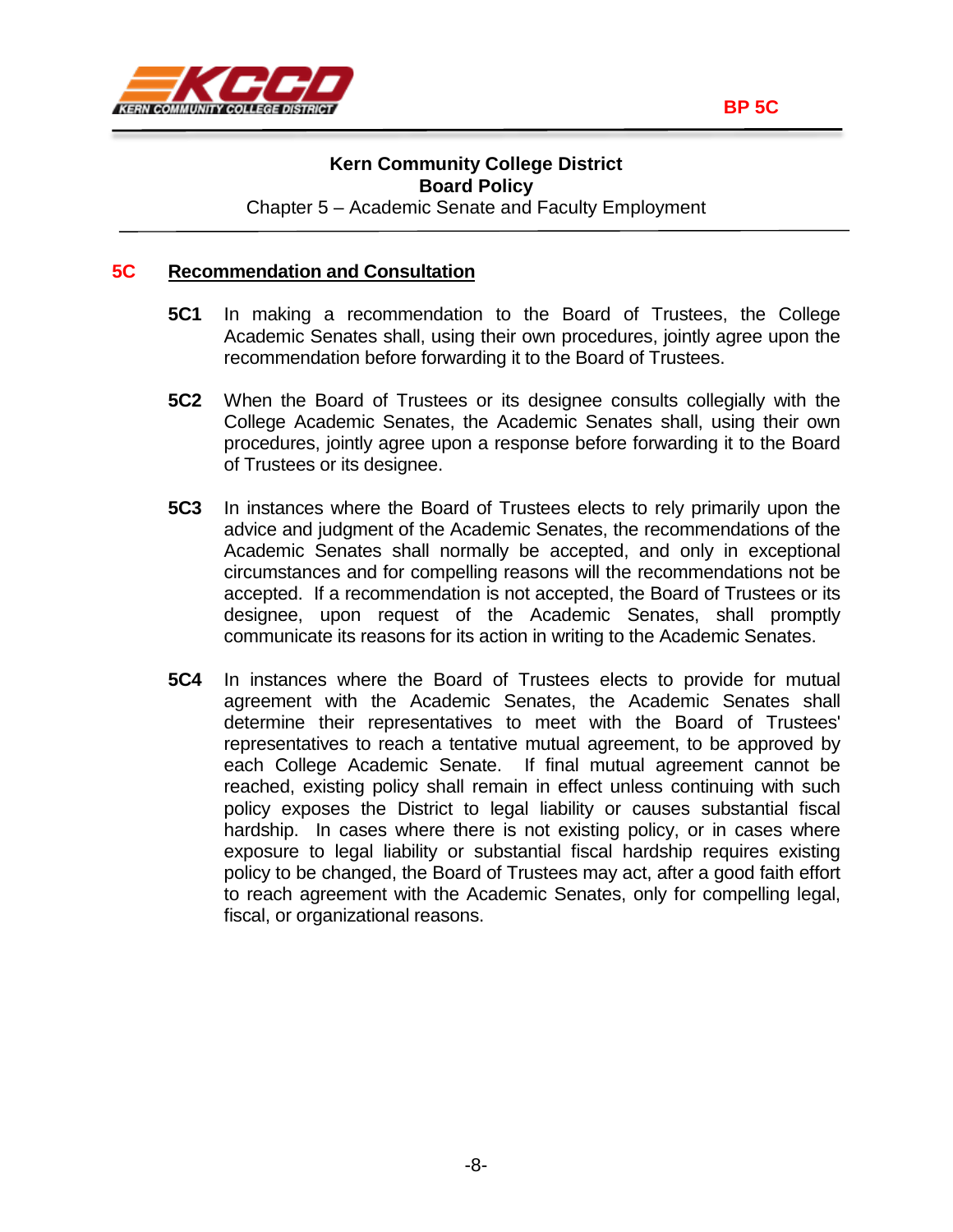

<span id="page-8-0"></span>**5D Scope**--Nothing in **Policies [5A](#page-4-0)** through **[5F](#page-10-0)** of this policy shall be construed to impinge upon the due process rights of faculty, nor to detract from any negotiated agreements between the collective bargaining representatives and the Board of Trustees.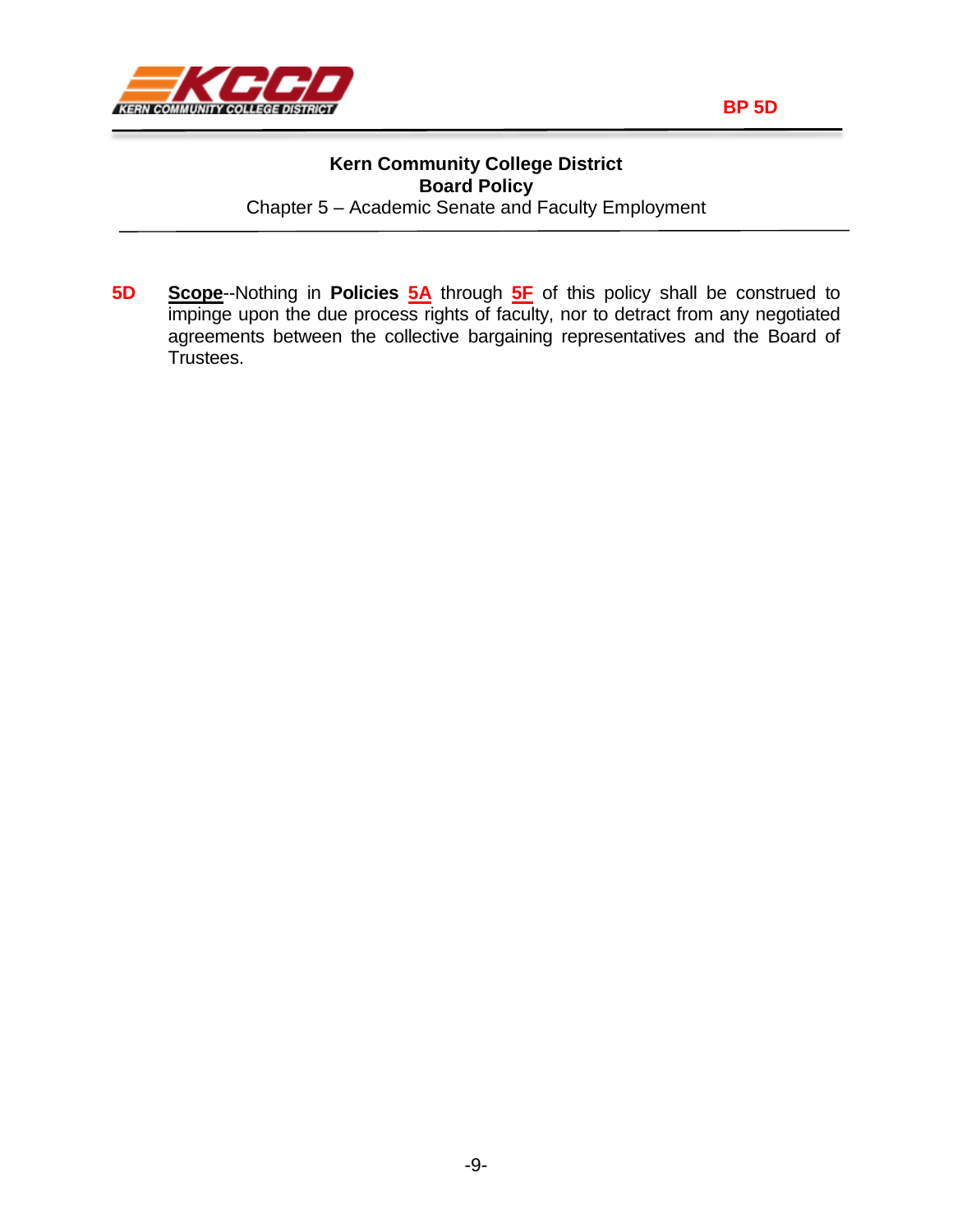

<span id="page-9-0"></span>**5E Implementation**--This policy shall be deemed as a formal statement of compliance with the law and Title 5 regulations. The Academic Senate and administration of each College shall consult collegially on any additional procedures to implement the policies in **Section Five** of the District Board Policy Manual.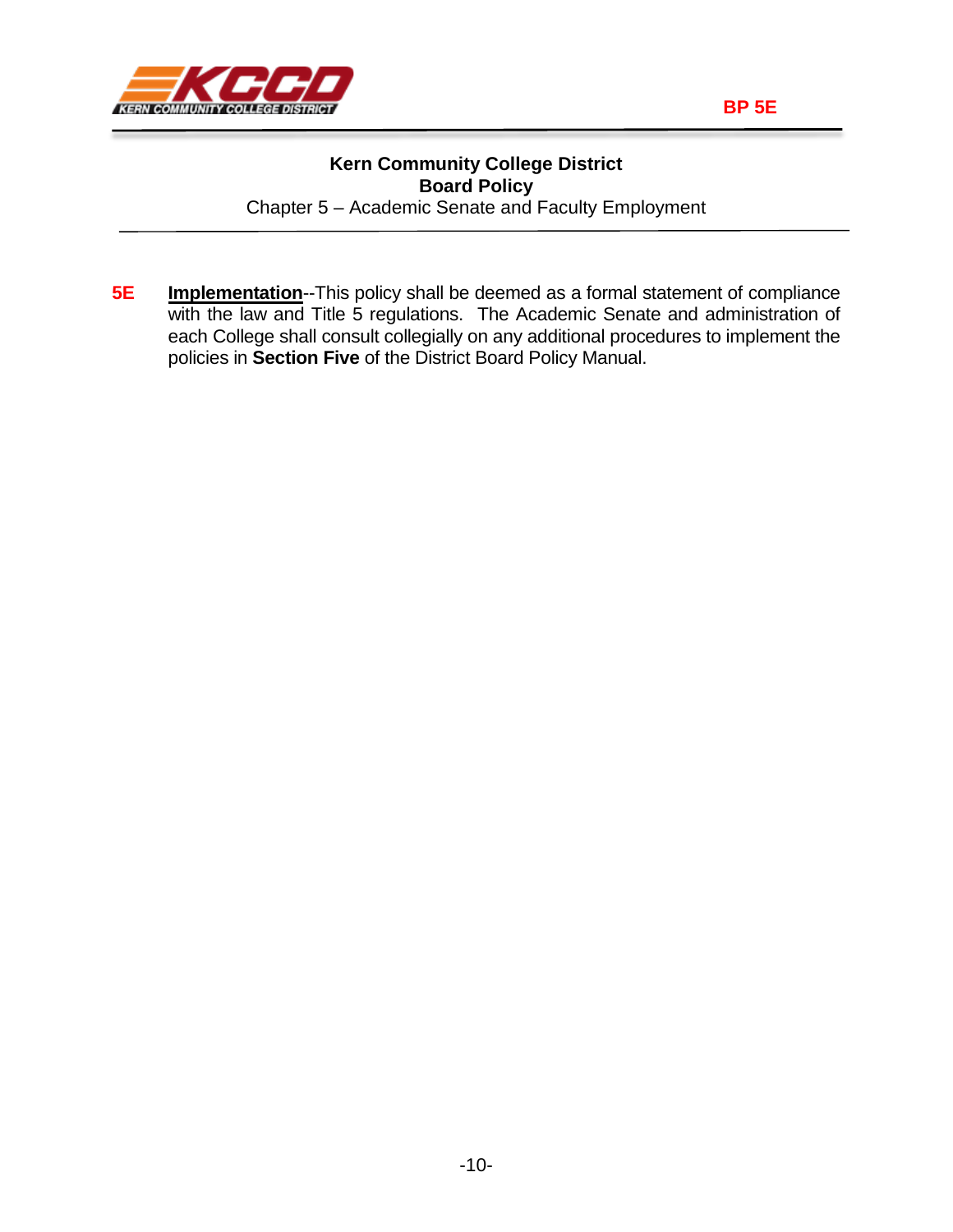

<span id="page-10-0"></span>**5F** Review and Revision--Policies on academic and professional matters are subject to review and revision at the request of any one (1) of the Academic Senates or the Board of Trustees. The Academic Senates and the Board of Trustees shall consult collegially on such revised policies as outlined in **Policy [5C](#page-7-0)**, before adoption of said revised policies.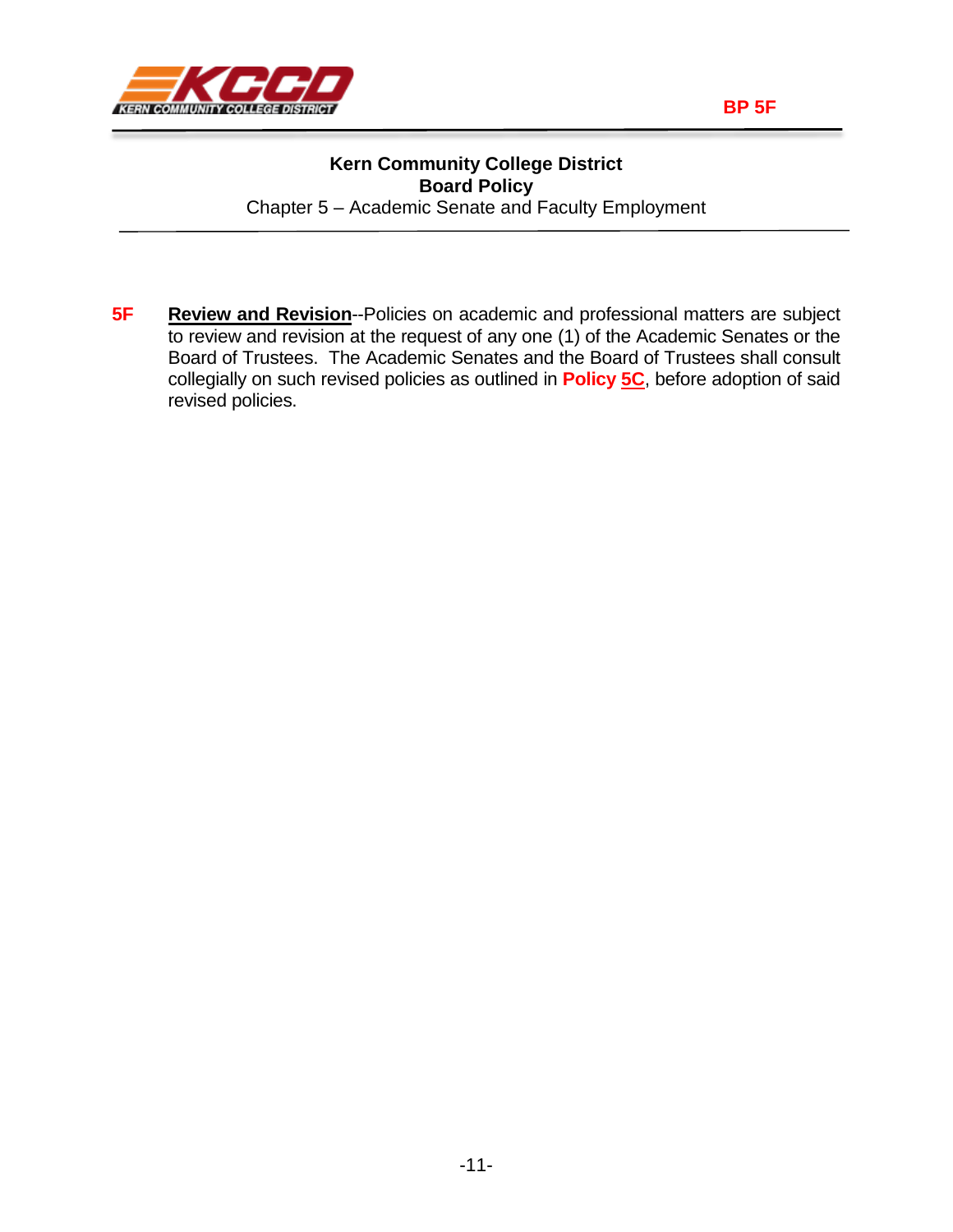



- <span id="page-11-1"></span><span id="page-11-0"></span>**5G Faculty Hiring** (Applicable to all personnel with employment contracts based on the Basic Faculty Salary Schedule)
	- **5G1** Philosophy
		- **5G1A** It shall be the policy of the Kern Community College District that a faculty hiring process be established to provide for highly qualified College faculty who are expert in their subject areas, who are skilled in teaching and serving the needs of a varied student population, who can enhance overall College effectiveness, and who are sensitive to and representative of the racial and cultural diversity of the District adult community.
		- **5G1B** The governing board of a community college district derives its authority from statute and from its status as the entity holding the institution in trust for the benefit of the public. The governing board and the administrators it appoints have the principal legal and public responsibility for ensuring an effective hiring process.
		- **5G1C** Faculty members derive their authority from their expertise as teachers and subject matter specialists and from their status as professionals. The Faculty has an inherent professional responsibility in the development and implementation of policies and procedures governing the hiring process.
		- **5G1D** The Academic Senates have the legal responsibility and authority to develop jointly with representatives of the governing board the hiring criteria, policies and procedures for new faculty.
		- **5G1E** Hiring procedures are based on a recognition that responsibility for selecting faculty from a pool of qualified applicants is shared cooperatively by faculty and administration, participating effectively in all phases of the hiring process.
		- **5G1F** All policies and procedures relative to faculty hiring shall be characterized by strict confidentiality to the extent permitted by law.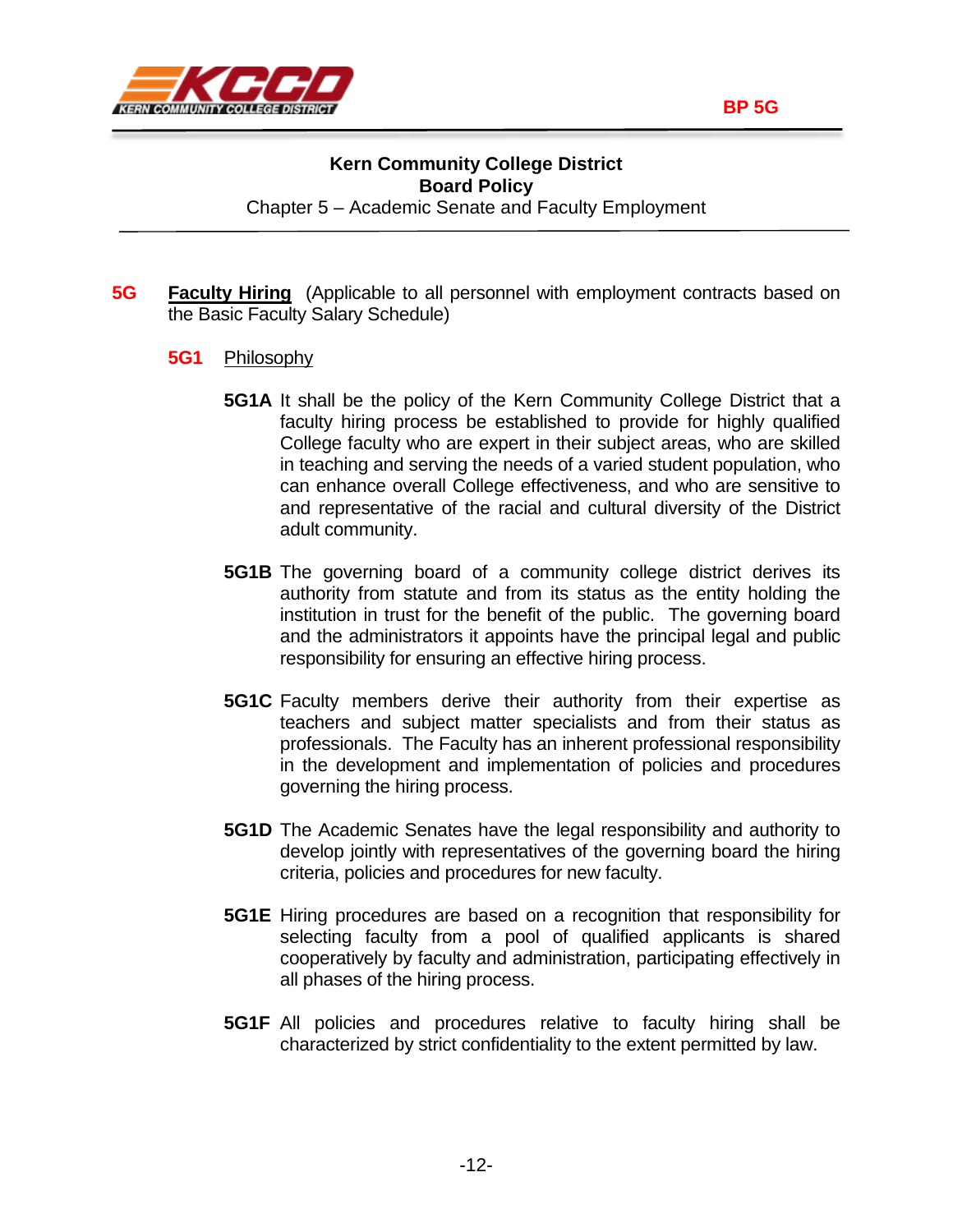#### <span id="page-12-0"></span>**5G2** Equal Employment Opportunity (EEO)

- **5G2A** The Board of Trustees, Administration and Academic Senate have the joint responsibility to ensure that Equal Employment Opportunity goals and timetables are a part of the overall process of hiring faculty.
- **5G2B** All participants in the hiring process shall receive training in equal employment opportunity procedures and shall become knowledgeable about the Equal Employment Opportunity goals and timetables of the District and its Colleges.
- **5G2C** Each College's Equal Employment Opportunity Officer shall serve as a consultant on District and State guidelines and be responsible for monitoring the College and District's Equal Employment Opportunity policies and procedures, including but not limited to:
	- Review of the job description/announcement;
	- Review of the composition and procedures of selection committees; and
	- Review of the adequacy of the applicant pool.
- **5G2D** Each College Personnel Officer in consultation with the College Equal Employment Opportunity Officer and selection committee shall determine the adequacy of the employment pool based on all applications received.

#### <span id="page-12-1"></span>**5G3** Position Identification/Approval

- **5G3A** The need for contract faculty positions shall be determined cooperatively through a well-defined, thoughtful planning process involving the College Academic Senate, faculty in the discipline, and College administrators. This process shall be agreed to by the College President and the Academic Senate.
- **5G3B** A contract faculty position requires the approval of the College President and the District Chancellor prior to the commencement of the selection process.

#### <span id="page-12-2"></span>**5G4** Job Description

- **5G4A** The department/division chair, if any, and the faculty in the discipline in consultation with the appropriate administrator shall develop the faculty job description, which shall include position requirements and desired characteristics. Hiring criteria that are beyond minimum qualifications set by District policy may be established.
- **5G4B** In special cases, faculty and/or administrators from other campuses of the College, Colleges of the District, faculty/administrators from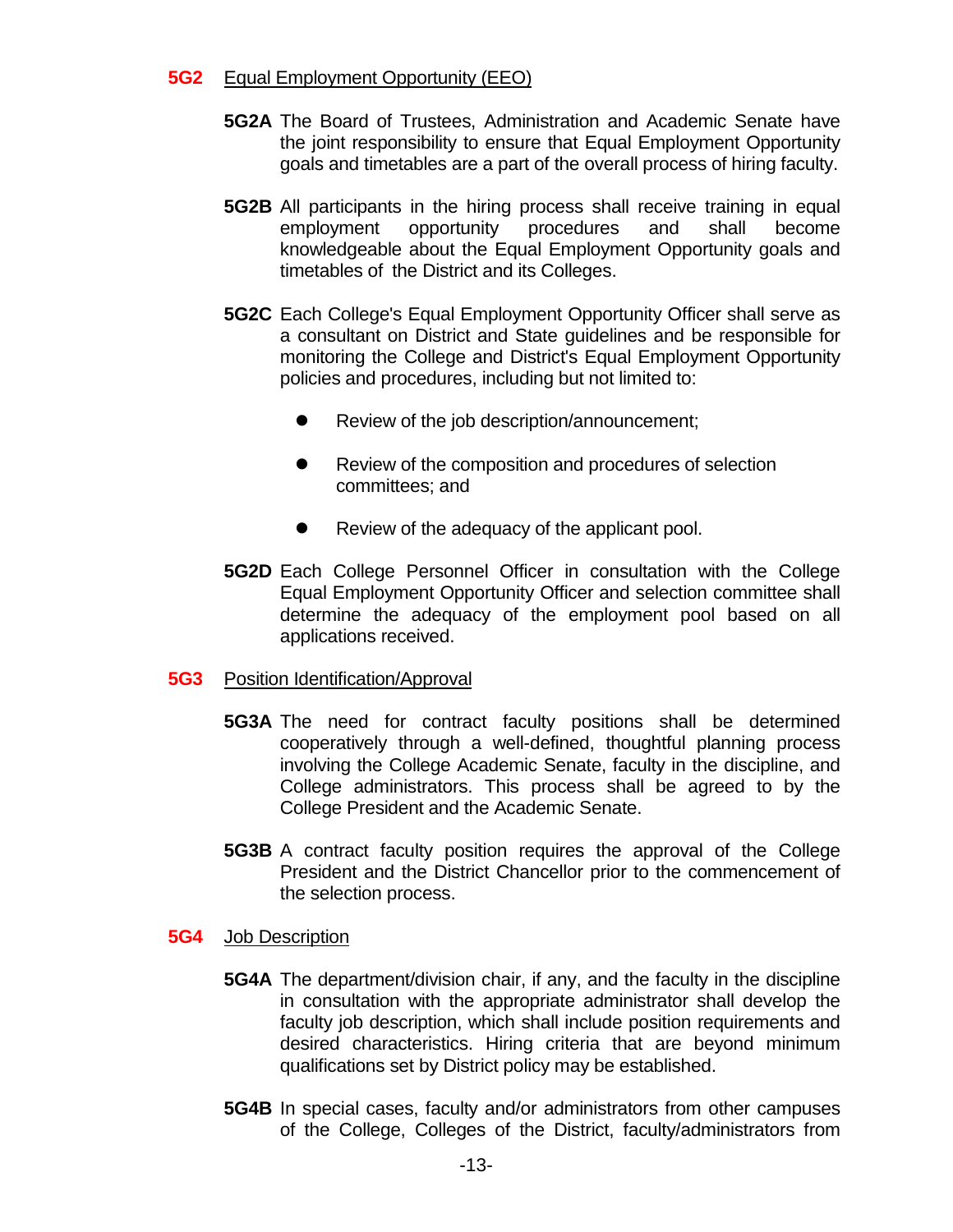other colleges, or outside agencies may be part of the consultative process.

- **5G4C** In all cases, job descriptions shall meet the minimum qualifications for teaching at the community college level, as established by the statewide Academic Senate and adopted by the Board of Governors of the California Community Colleges.
	- **5G4C1** It shall be the responsibility of the Academic Senate, in consultation with the faculty of the appropriate discipline, to decide how equivalency shall be determined. See Procedure [5G4C1 o](#page-20-0)f this Manual for the list of equivalency criteria.
		- **5G4C1A** The purpose of equivalency statements shall be to ensure the maintenance of a professional and highlyqualified staff.
			- **5G4C1A1** The equivalency process is flexible enough to allow applicants who provide evidence that they have education or experience comparable to that required by the minimum qualifications to be given careful consideration, even if their formal education is not identical to degree requirements or they have acquired their qualifications by a route other than the conventional one.
			- **5G4C1B** Except in special cases, only formal education shall be considered the equivalent for degree requirements, including general education and the major required for the degree.
			- **5G4C1C** In special cases, experience, work, independent education, or academic/artistic/vocational products that can be shown to have generated the equivalent knowledge, including general education and the major required for the degree, may be considered the equivalent of the degree.
			- **5G4C1D** For the equivalent of required experience, alternative ways of achieving mastery of the skills of the vocation and knowledge of the working environment of the vocation may be considered.
			- **5G4C1E** In no case shall an equivalency be interpreted to mean a *waiver* of state-mandated minimum qualifications.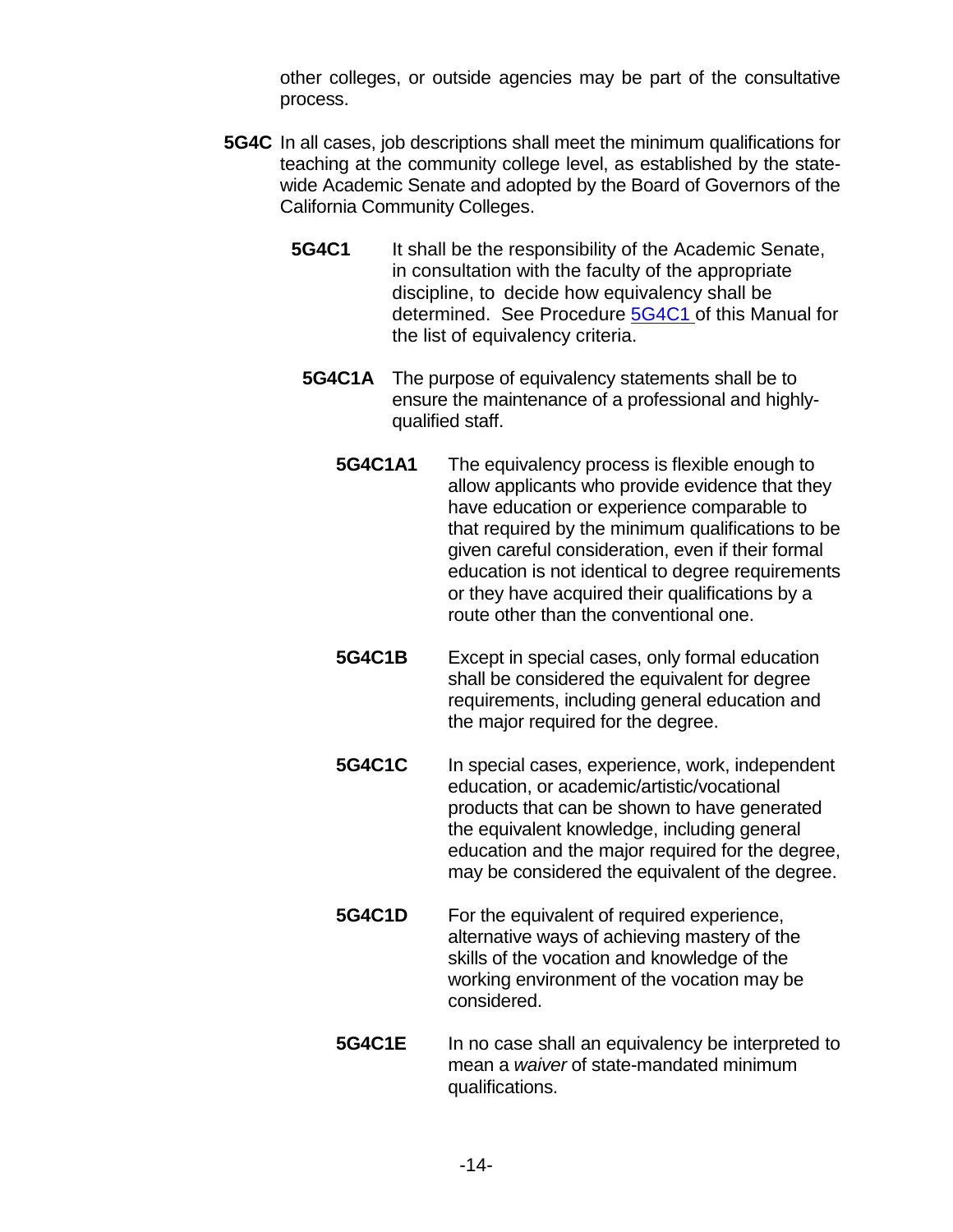- **5G4C2** Requirements for any vacant faculty position may exceed the state-mandated minimum qualifications.
- **5G4D** Job descriptions shall accurately reflect the needs of the College and the goals of Equal Employment Opportunity.

#### <span id="page-14-0"></span>**5G5** Search Procedures

- **5G5A** Approval of open positions and initiation of the hiring process shall be early enough in the year to allow for all procedures to be undertaken in a thorough and thoughtful manner.
- **5G5B** The length of the advertising period should be long enough to ensure a pool of well-qualified applicants, and one which furthers the College's and District's Equal Employment Opportunity goals.
- **5G5C** Vacant faculty positions should be filled during the regular academic year.
- **5G5D** Positions shall be advertised widely to ensure a pool of highly qualified applicants and to further the College and District Equal Employment Opportunity goals.
- **5G5E** Position announcements shall be prepared by the College Personnel Officer in consultation with the appropriate area faculty and administrator and shall include job-related skills requirements, minimum qualifications and any special qualifications.
- **5G5F** The position announcement requires the review of the College President, the College Equal Employment Opportunity Officer and the approval of the Assistant Chancellor, Personnel or designee prior to dissemination.

#### <span id="page-14-1"></span>**5G6** Selection Committees

- **5G6A** The selection committee shall consist of at least a majority of faculty. The selection committee shall be composed of at most:
	- **5G6A1** Three (3) faculty members appointed by the Academic Senate in consultation with the faculty of the discipline, one (1) of whom shall be the department/division chair, if any, and one (1) area administrator appointed by the College President; **or** Four (4) or more faculty members appointed by the Academic Senate in consultation with the faculty of the discipline, one (1) of which shall be the department/division chair, if any, and up to two (2) administrators appointed by the College President, one (1) of which shall be the area administrator;
	- **5G6A2** One (1) College Equal Employment Opportunity Committee member who shall be a faculty member if at all possible appointed by the College Equal Employment Opportunity Committee chair.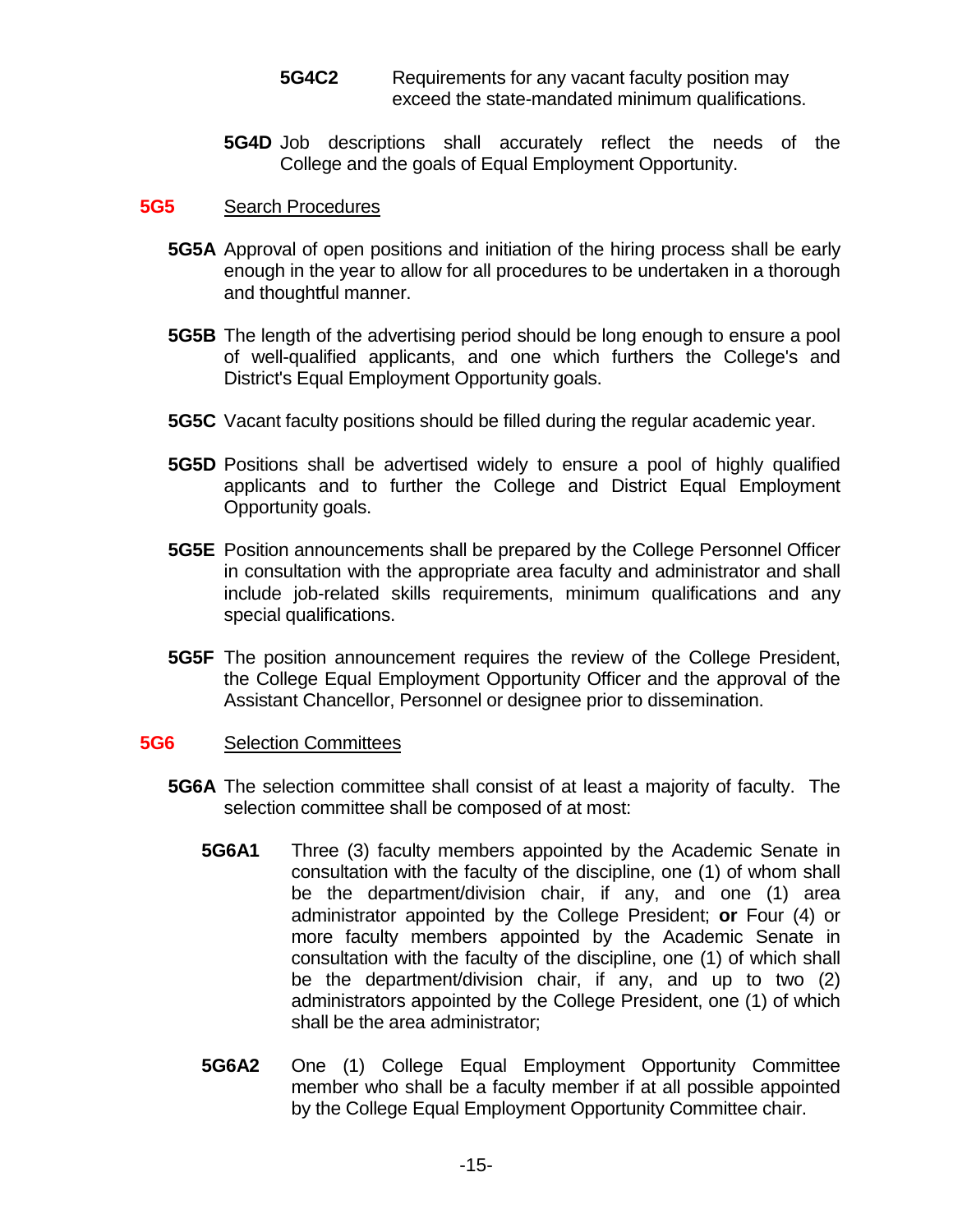- **5G6A2A** The role of the Equal Employment Opportunity Committee member shall be to encourage staff diversity and monitor Equal Employment Opportunity compliance with respect to federal and State law, State regulations and District/College policies and procedures.
- **5G6A3** Additional members as agreed upon by the College President and the Academic Senate President.
- **5G6B** The area administrator will convene the initial meeting of the selection committee. The selection committee shall elect a chair from this committee, who shall be from the discipline, if at all possible.
- **5G6C** The College Personnel Office shall receive applications and initially screen for minimum qualifications. Complete applications shall be categorized relative to compliance with minimum qualifications as:
	- Clearly met, or
	- **Compliance not clear.**
	- All complete applications will be available to the Selection Committee after inappropriate material is removed.
- **5G6D** Selection committees shall determine whether applicants meet the desired qualifications, including minimum qualifications and, where appropriate, equivalents.
- **5G6E** In determining equivalents, selection committees shall follow the procedure adopted by the Senate.
	- **5G6E1** Minimum qualifications by equivalency are to be in disciplines adopted by the Board of Governors and shall be applicable Districtwide. (There will be no minimum qualifications by equivalency for courses or sub-disciplines.)
	- **5G6E2** For those candidates deemed qualified by equivalents, a written record of evidence of equivalence shall be maintained. See **Appendix [5G6E1](#page-25-0)** of this Manual for the Certification of Equivalency form.
	- **5G6E3** The College Senate, area administrator or Equal Employment Opportunity representative may present its views to the Board regarding each specific case of equivalency before the Board makes its decision. A written record of the Board's decision shall be kept.
- **5G6F** The Selection Committee shall review all completed applications and shall select those applicants for an interview who best meet the desired qualifications listed on the job description.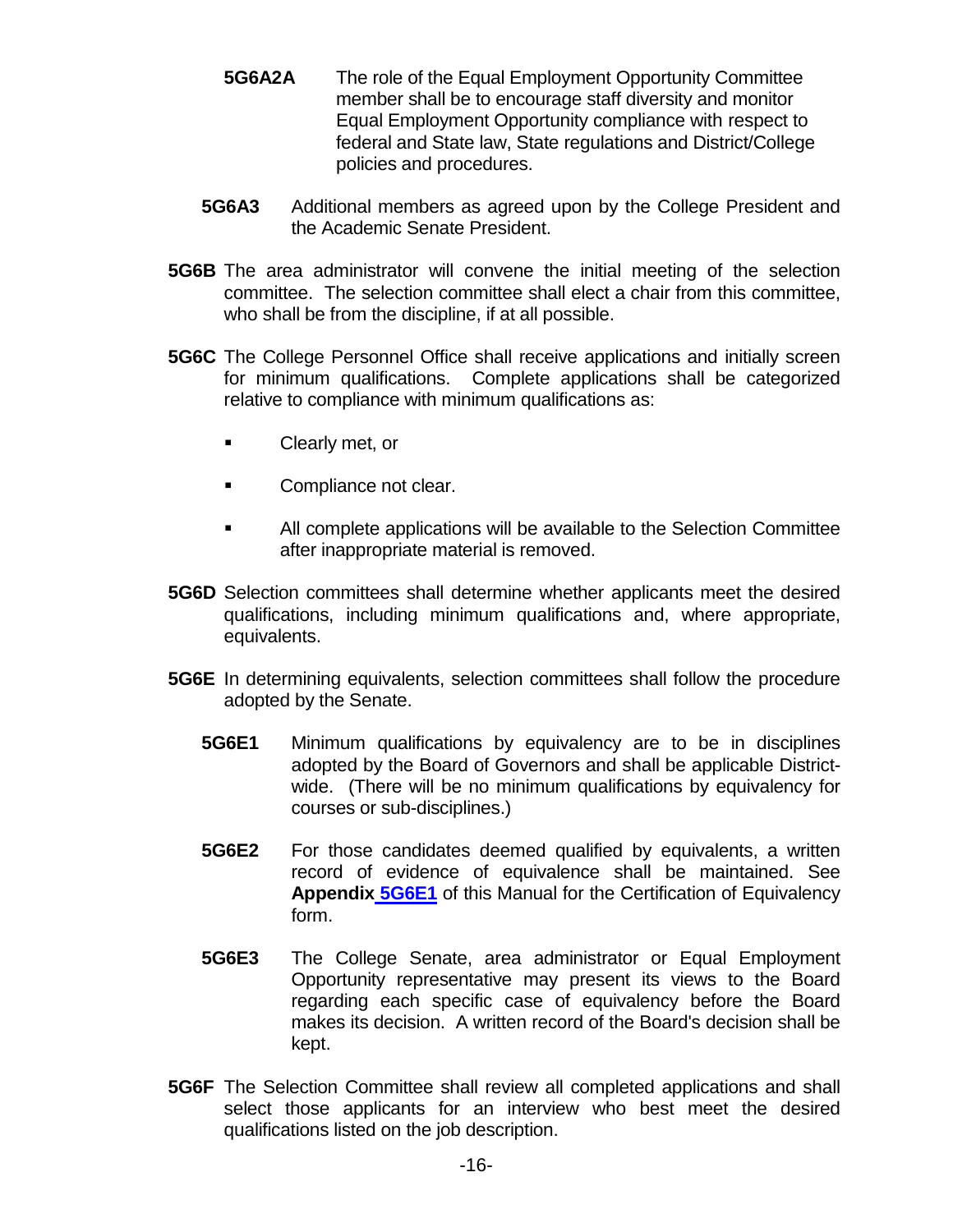**5G6G** The candidates will be evaluated with respect to, but not limited, to the following criteria:

- Subject area knowledge and competency;
- Teaching/service and communications skills;
- Commitment to professional growth and service;
- Potential for overall professional effectiveness;
- Sensitivity to and understanding of the diverse academic, socioeconomic, cultural, disability and ethnic backgrounds of the students;
- Teaching or skill demonstrations and/or writing samples.
- **5G6H** The Selection Committee shall formulate uniform interview questions. The Selection Committee shall conduct interviews and evaluate responses. During interviews, a standardized question and appropriate follow-up procedure shall be employed. Individual committee members must be present for each interview in order to participate in the evaluation of candidates.
	- **5G6H1** Every effort shall be made to schedule interviews when all selection committee members can be present. If necessary, classroom substitutes shall be provided for faculty members on the selection committee.
- **5G6I** The Selection Committee shall conduct reference checks.
- **5G6J** The Chair shall lead the committee discussion regarding strengths and weaknesses of the candidates. The committee may include written comments for each candidate as a further means of communicating its recommendations. The Selection Committee may wish to schedule secondstage interviews for those considered best qualified.
- **5G6K** Except as noted in **Policies 5G6K1** and **5G6K2**, the Selection Committee shall recommend two (2) or more finalists to the College President for final consideration. If the Selection Committee sends two (2) or more, the College President can select from those recommended after consultation with the Selection Committee Chair or with the Selection Committee if it so requests.
	- **5G6K1** In the event the Selection Committee recommends one (1) finalist, the College President shall then meet with the Selection Committee to discuss its recommendation. The Selection Committee shall explain its reasons for submitting one (1) candidate. The College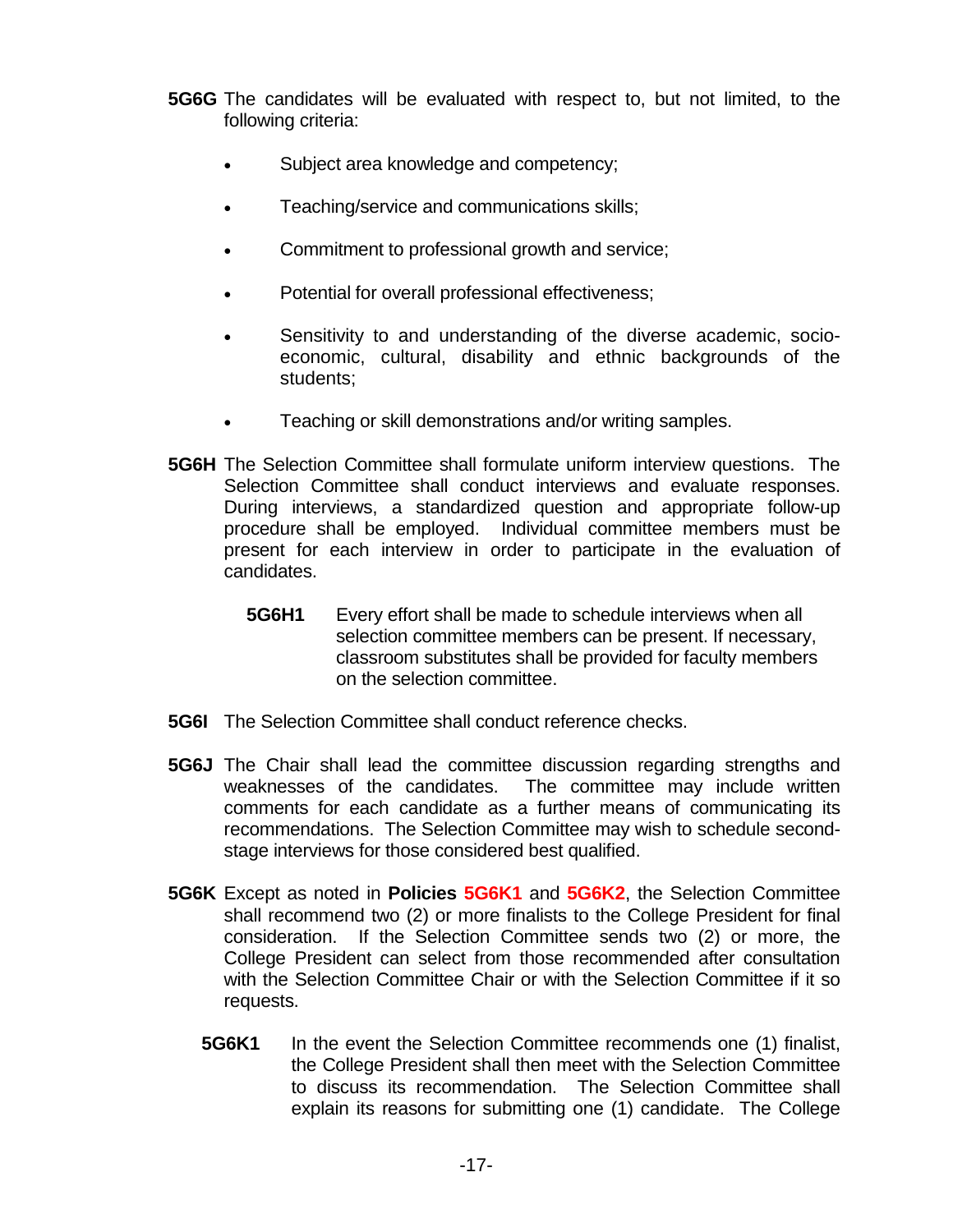President may choose the candidate recommended or request additional recommended candidates, or reopen the process.

**5G6K2** If the Selection Committee cannot recommend any of the applicants, or if the College President cannot choose any of those recommended, the hiring process shall reopen.

#### <span id="page-17-0"></span>**5G7** Selection of the Final Candidate

- **5G7A** The College President shall review the Selection Committee's recommendations and shall interview the finalists and conduct additional reference checks.
- **5G7B** The College President, in consultation with the Selection Committee Chair, shall select the finalist to be recommended to the Chancellor and Board of Trustees for final approval.

#### <span id="page-17-1"></span>**5G8** Notification of Candidates

- **5G8A** All candidates for positions in the Kern Community College District shall be notified in a timely manner regarding disposition of their applications. Interviewees shall receive personal calls from the College President or designee regarding the position.
- **5G8B** The formal offer of employment shall be prepared and issued from the District Personnel Office.

#### <span id="page-17-2"></span>**5G9** Implementation

**5G9A** This policy shall be deemed a general statement of compliance with Assembly Bill 1725, and the Academic Senate of each College shall approve any additional procedures to implement this policy, according to its legal responsibility under Assembly Bill 1725.

#### <span id="page-17-3"></span>**5G10** Review and Revision

**5G10A** This policy is subject to review and revision at the request of any one (1) of the College Academic Senates or the Board of Trustees. Such revised policy shall be agreed upon by each Academic Senate and the Board of Trustees before it replaces the previously agreed upon policy.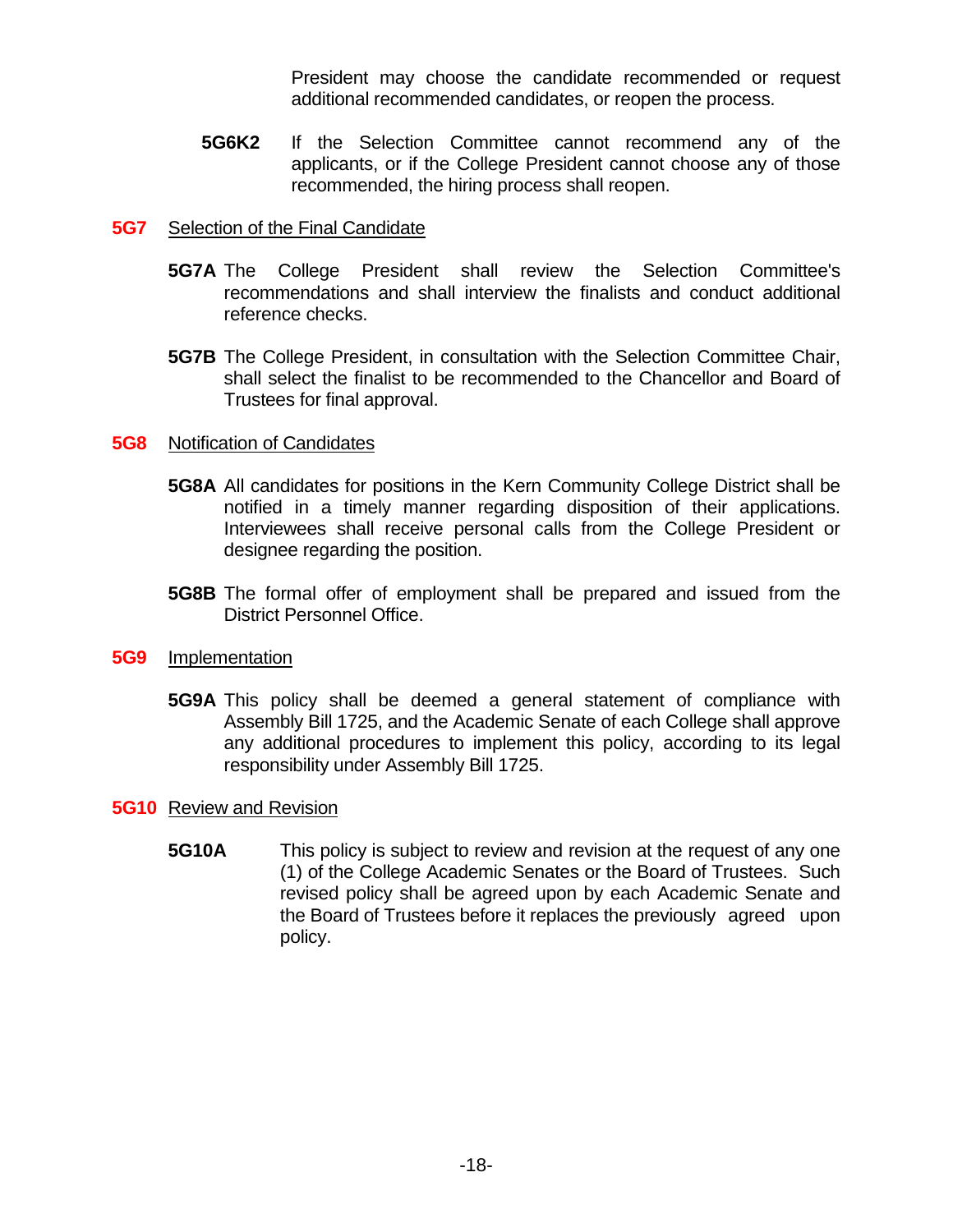

#### <span id="page-18-0"></span>**5H** Adjunct Employment (**See [Procedure 5H](#page-22-1)**)

- **5H1** The Board of Trustees shall appoint all adjunct faculty to provide instruction or services for the District.
- **5H2** All adjunct appointments shall be recommended to the Board of Trustees by administration who will involve the active participation and recommendation of faculty.
- **5H3** The District shall adopt administrative procedures for hiring adjunct faculty who meet the following criteria:
	- a. meet state-mandated discipline minimum qualifications or meet criteria to receive an equivalency for the discipline as determined by the College Academic Senate Equivalency Committee.
	- b. demonstrate subject area knowledge and competency.
	- c. be skilled in teaching and serving the needs of a diverse student population.
	- d. show potential for overall professional effectiveness.
	- e. communicate effectively.
	- f. demonstrate a sensitivity to the ethnic and cultural diversity of our communities.
- **5H4** It is the responsibility of the College Human Resources Office to maintain approved applicant pools for adjunct hiring. To the extent possible, all disciplines shall have approved adjunct pools.
- **5H5** Unless an emergency situation exists, the department/division administrator shall offer adjunct employment only to candidates from these approved adjunct pools.
- **5H6** The College Human Resources Office is responsible for monitoring, training, and consulting College administration, faculty, and staff involved with the recruitment and screening process for adjunct faculty.
- **5H7** Nothing in this policy or District Administrative Procedure shall violate federal or state laws governing personnel employment.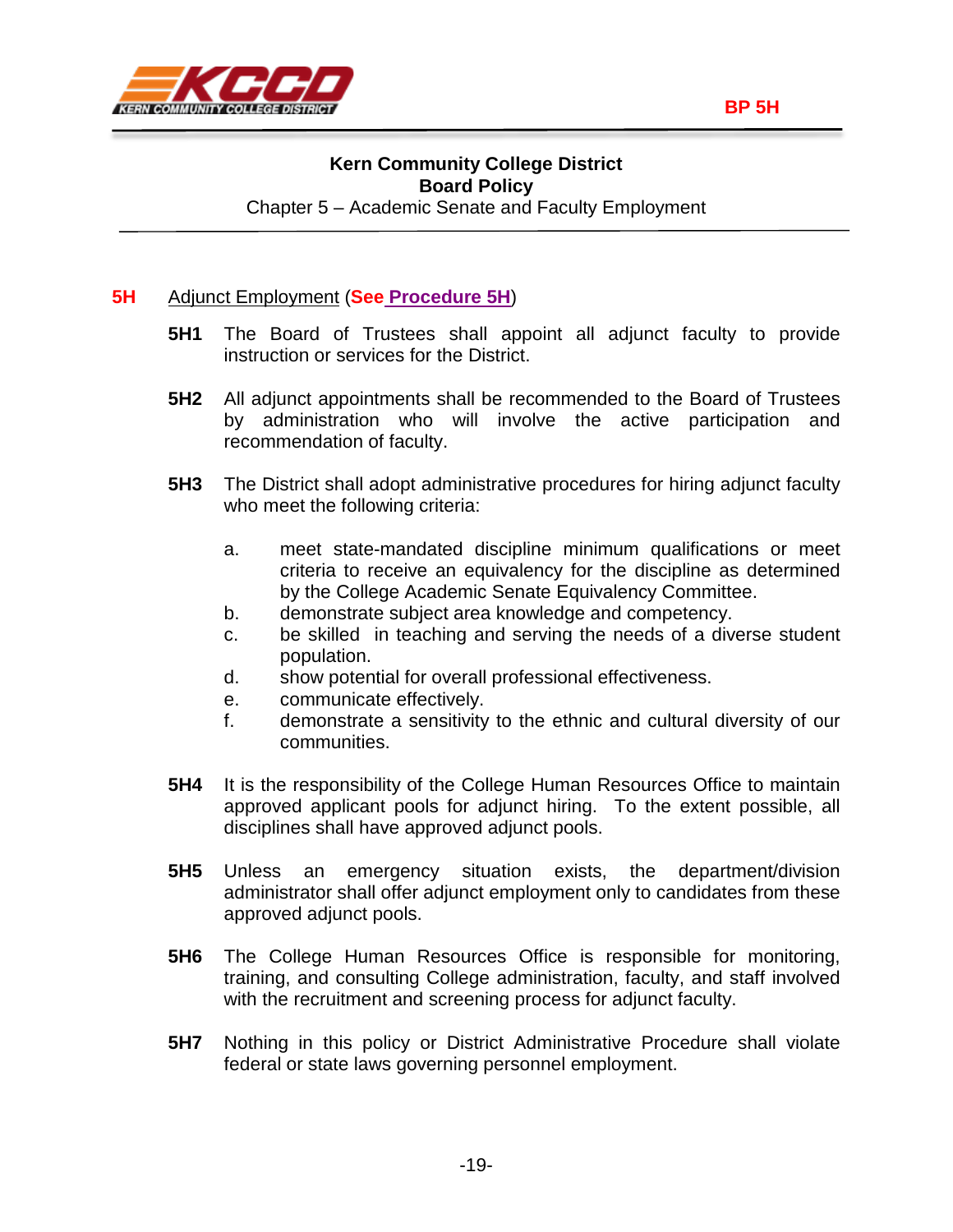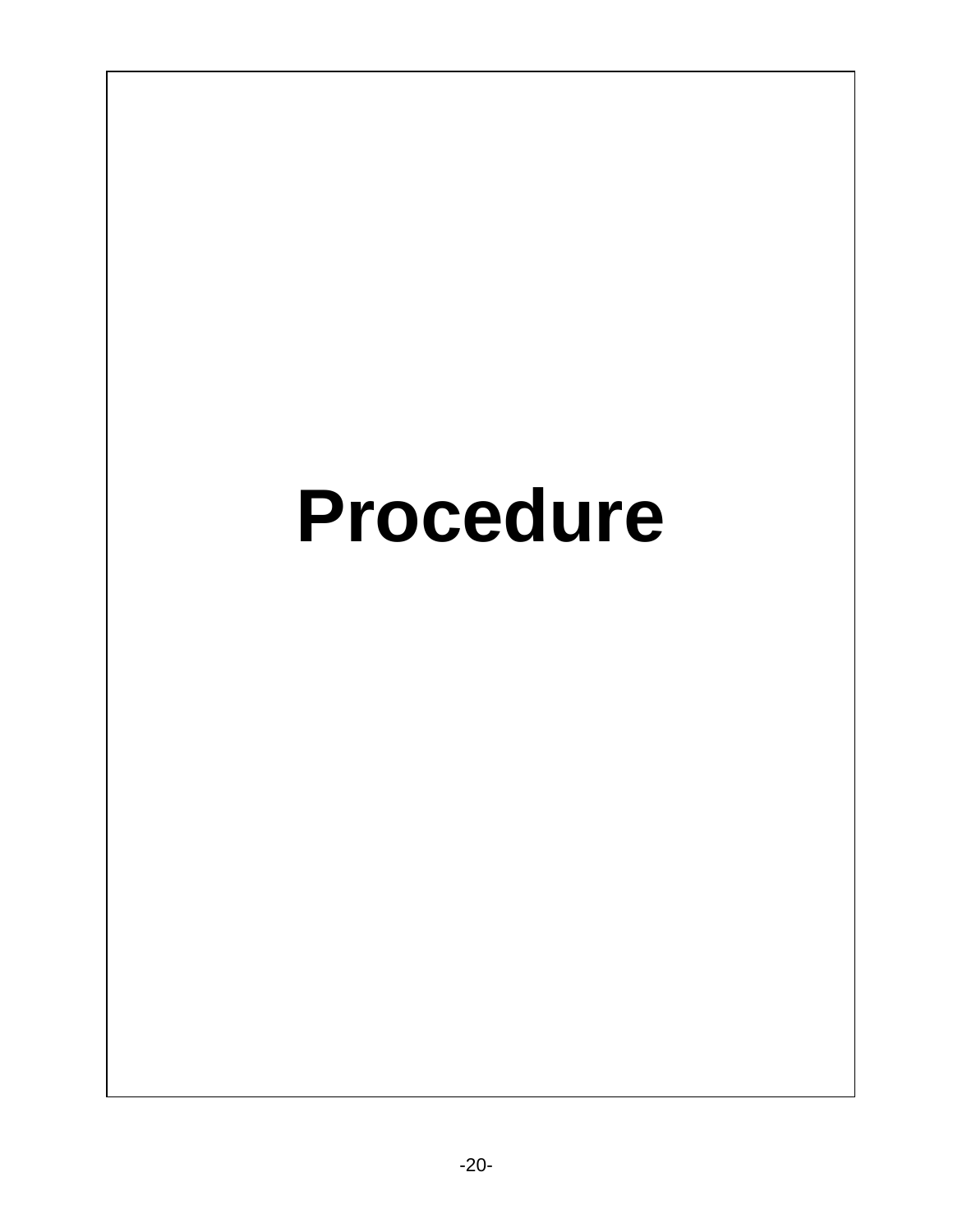

### <span id="page-20-0"></span>**Kern Community College District Administrative Procedure**

Chapter 5 – Academic Senate and Faculty Employment

#### **AP 5G4C1 Equivalency Criteria**

Equivalency criteria for use in determining minimum qualifications follow:

- (A) Formal education equivalent to the Degree
	- (1) Formal education equivalent to the Master's Degree:
- A Master's Degree in teaching in the discipline
- A Master's Degree in Education, with substantial graduate units in the discipline
- Bachelor's Degree and a combination of thirty (30) semester graduate units in education and the discipline
	- (2) Formal education equivalent to the Bachelor's Degree:
- At least one hundred twenty (120) semester units, including general education and forty (40) units in a discipline, at least thirty (30) of which are upper division or graduate
	- (3) Formal education equivalent to the Associate Degree:
- At least sixty (50) approved units, including general education, as defined in the following guides published by the American Council on Education:

*The Guide to the Evaluation of Educational Experience in the Armed Services*

*The National Guide to Educational Credit for Training Programs*

- (B) Non-Formal Education Equivalencies to the Degree
	- (1) Substantial work experience equivalent to the degree, e.g., in computers, engineering, or journalism
	- (2) Substantial academic experience and/or accomplishment equivalent to the degree, e.g., teaching at the upper division or graduate level, scholarly publications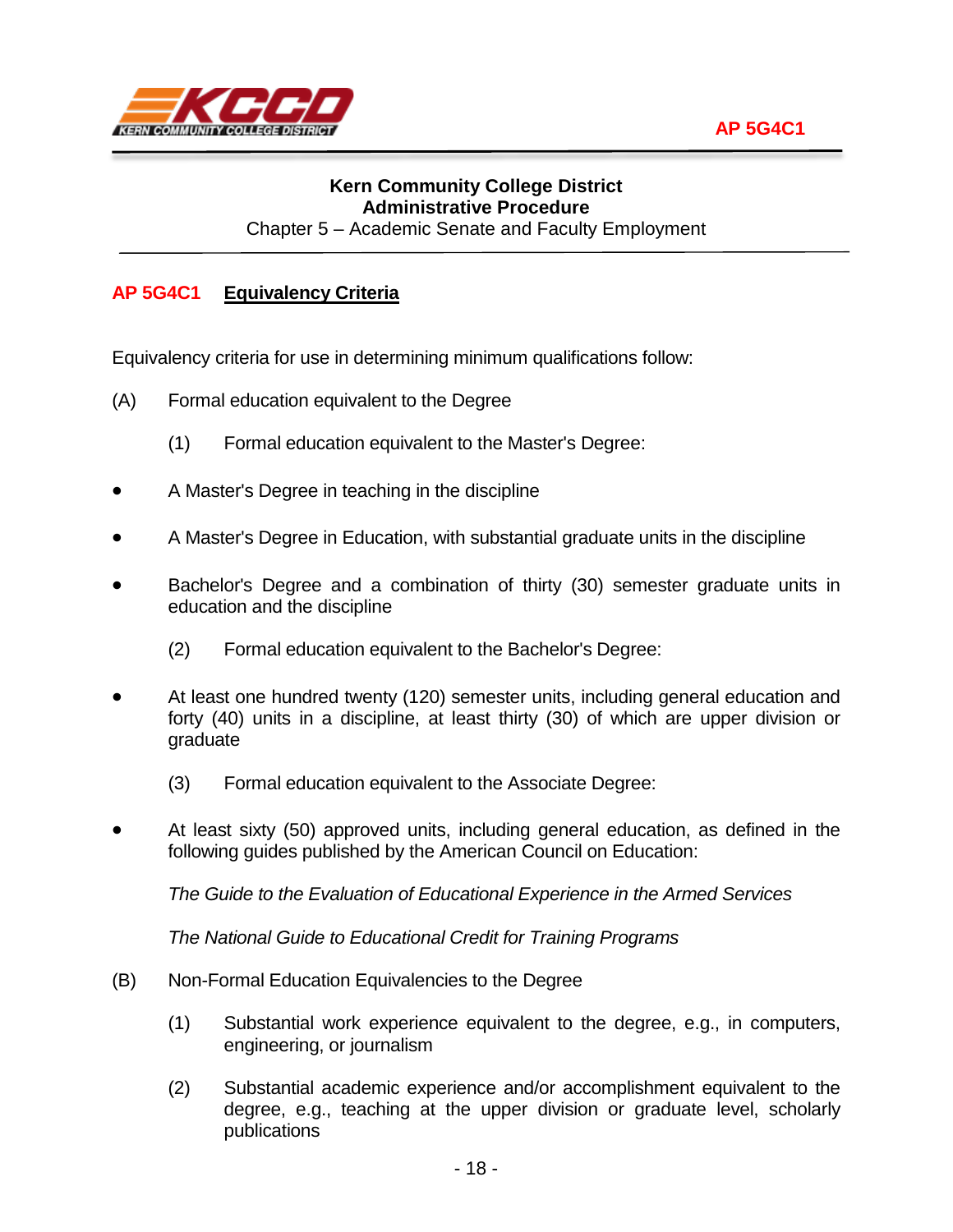#### (B) (continued)

- (3) Substantial artistic experience and/or accomplishments equivalent to the degree, e.g., performances, shows, exhibitions, compositions, or books
- (C) Equivalencies to required experience could include appropriate collegiate education or other training programs that indicate a mastery of the skills of the discipline and knowledge of the working environment of the discipline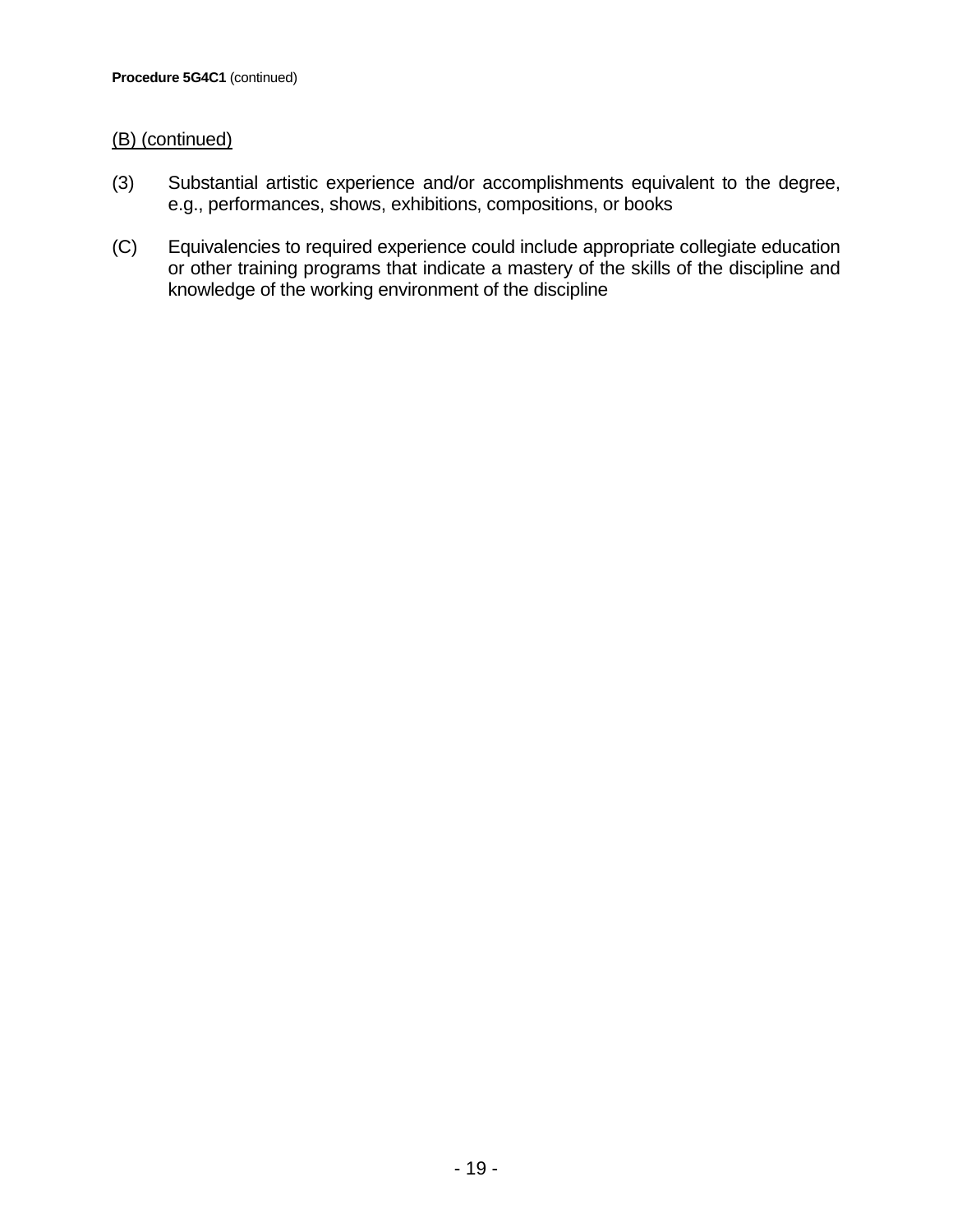<span id="page-22-1"></span><span id="page-22-0"></span>



#### **Kern Community College District Administrative Procedure** Chapter 5 – Academic Senate and Faculty Employment

#### **5H Adjunct Employment Procedures**

- 5H1 **Search Procedures**
	- 5H1A **Position Announcements:** District Human Resources will publish a list of potential part-time faculty positions as requested by the department/division. If an individual job description is needed, the Vice President or department/division Dean and discipline faculty shall develop the description.
	- 5H1B **Qualified Applicant Pools:** College Human Resources shall review the applications and determine those that meet minimum qualifications. These qualified applicant pools shall be sorted by discipline. Applicants shall meet discipline minimum qualifications adopted by the Board of Governors. Those not meeting minimum qualifications but wishing to receive an equivalency shall be referred to the College Academic Senate Equivalency Committee.
	- 5H1C **Qualified Applicant Pool Maintenance:** College Human Resources shall maintain active applications in the qualified applicant pool for a period of two years.
	- 5H1D **Approved for Assignment Pools:** A part-time faculty screening committee shall review applications from the qualified applicant pool and determine those candidates to be interviewed.
	- 5H1E College Human Resources shall review the candidates selected for interview to determine if legal requirements for non-discrimination and Equal Employment Opportunity have been met. If the Human Resources representative determines those legal requirements have not been met, he/she shall assist the screening committee in addressing the problem(s).
	- 5H1F The discipline screening committee shall conduct interviews and determine those candidates that are approved for assignment. The committee shall communicate the results to College Human Resources, which shall work with the successful candidates to complete the employment process. A College Human Resources representative shall be available to consult with the committee on any non-compliance or procedural issues.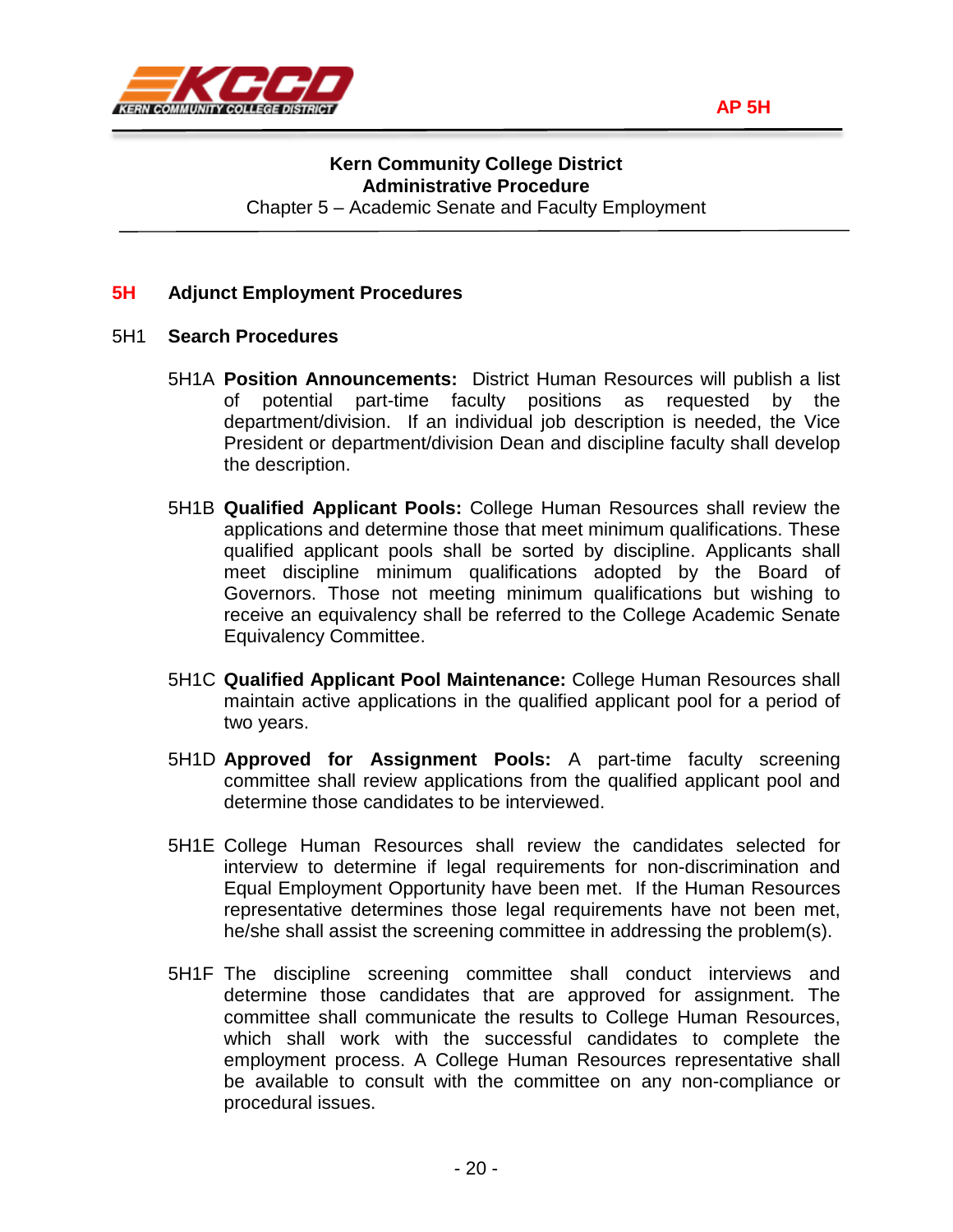- 5H1G Each discipline's screening committee shall review its discipline pool at least once a semester or immediately upon review date(s) established in position announcements.
- 5H1H **Approved for Assignment Pool Maintenance:** College Human Resources shall maintain active applicants in the approved for assignment pool for a period of five years.

#### 5H2 **Composition of Part-Time Faculty Screening Committee**

5H2A The committee consists of the faculty chair and the appropriate educational administrator or designee. A second faculty member may be included if agreed upon by both the faculty chair and the educational administrator.

#### 5H3 **Selection of Candidates**

- 5H3A **Screening Criteria:** The candidates shall be evaluated with respect to, but not limited to, the following criteria:
- (a) ability to demonstrate skills in teaching or services that will effectively serve the needs of a diverse student population
- (b) ability to provide specific subject matter expertise that meets the District's core mission

#### 5H4 **Emergency Circumstances**

- 5H4A If an approved for assignment pool does not exist, and if there is insufficient time to convene a part-time faculty screening committee that includes the faculty chair, the Vice President or department/division dean shall include, whenever possible, at least one tenured faculty member from the relevant discipline in interviewing and selecting adjunct instructors.
- 5H4B If circumstances do not permit the inclusion of any faculty in the contingency or emergency screening of qualified applicants, the Vice President or department/division dean must notify the College Human Resources Manager and the faculty chair. The notification shall state the reasons for not being able to include any faculty.
- 5H4C An appointment under emergency circumstances is valid for one semester only. The emergency hire shall be placed back into the qualified applicant pool for future consideration.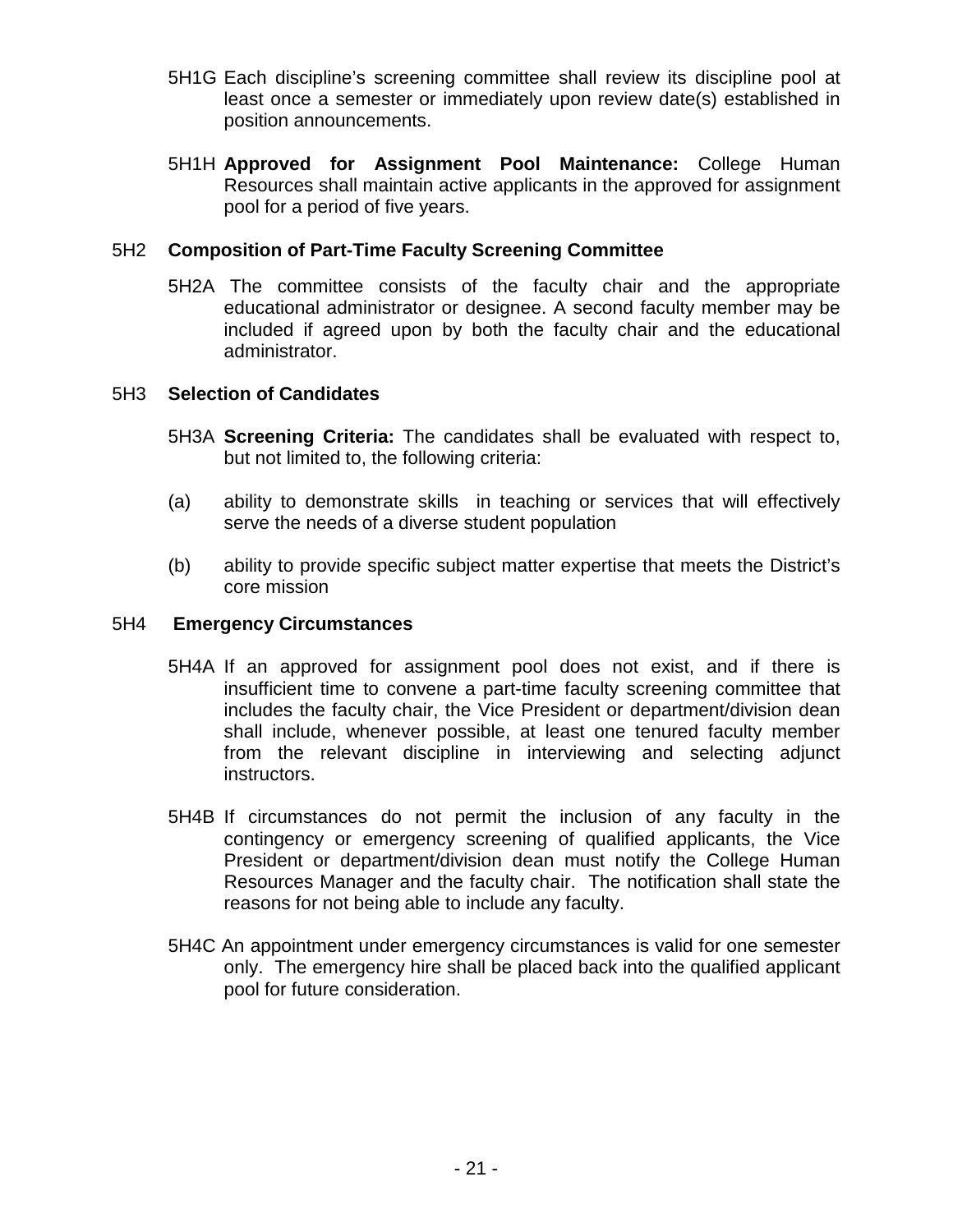# **Appendix**